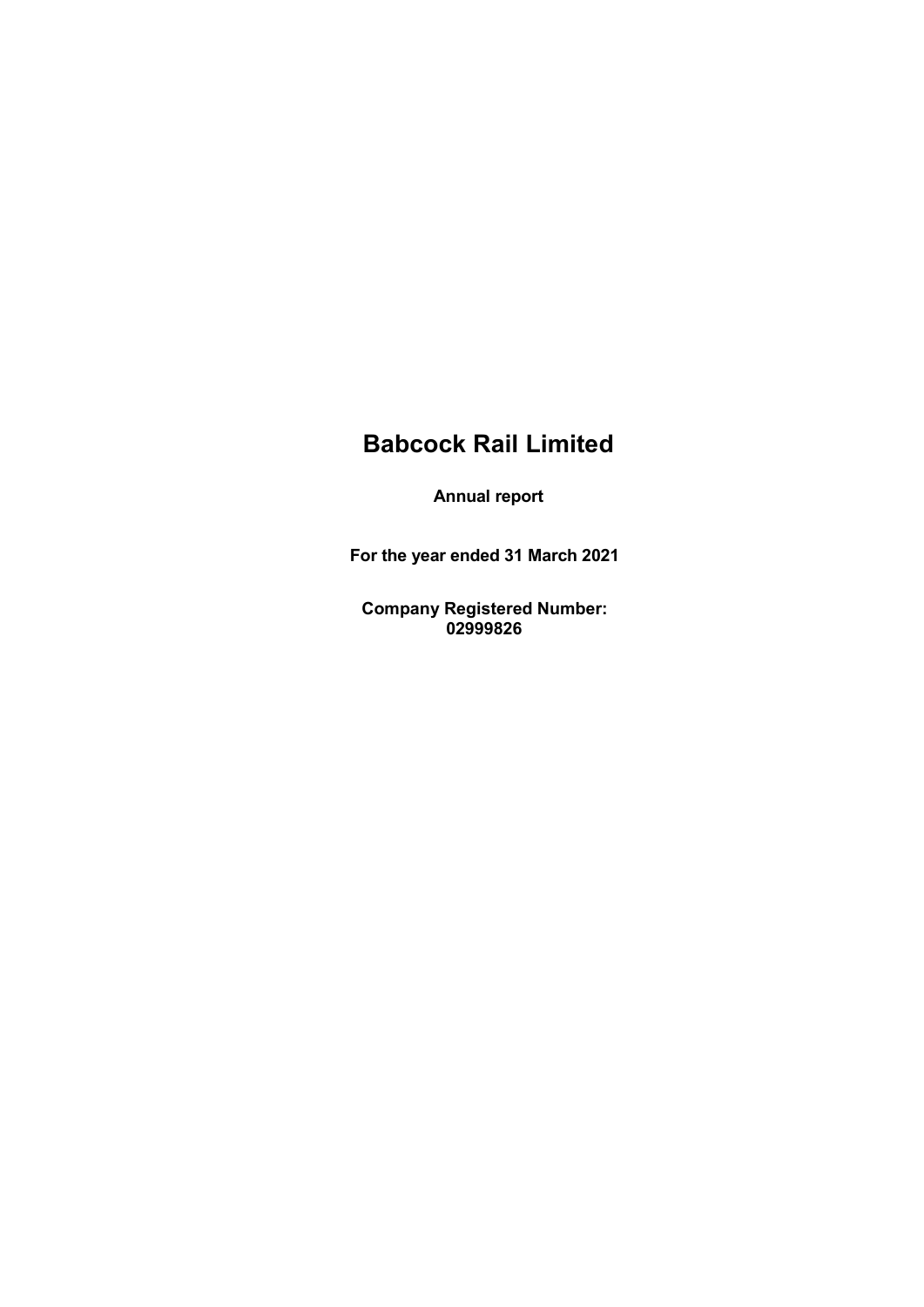# Directors and Advisers

# Current directors

S J Bell C M Deuchars M Hayward J R Parker I S Urquhart

# Company secretary

Babcock Corporate Secretaries Limited

# Registered office

33 Wigmore Street London W1U 1QX

# Independent Auditors

PricewaterhouseCoopers LLP Chartered Accountants and Statutory Auditors 141 Bothwell Street Glasgow G2 7EQ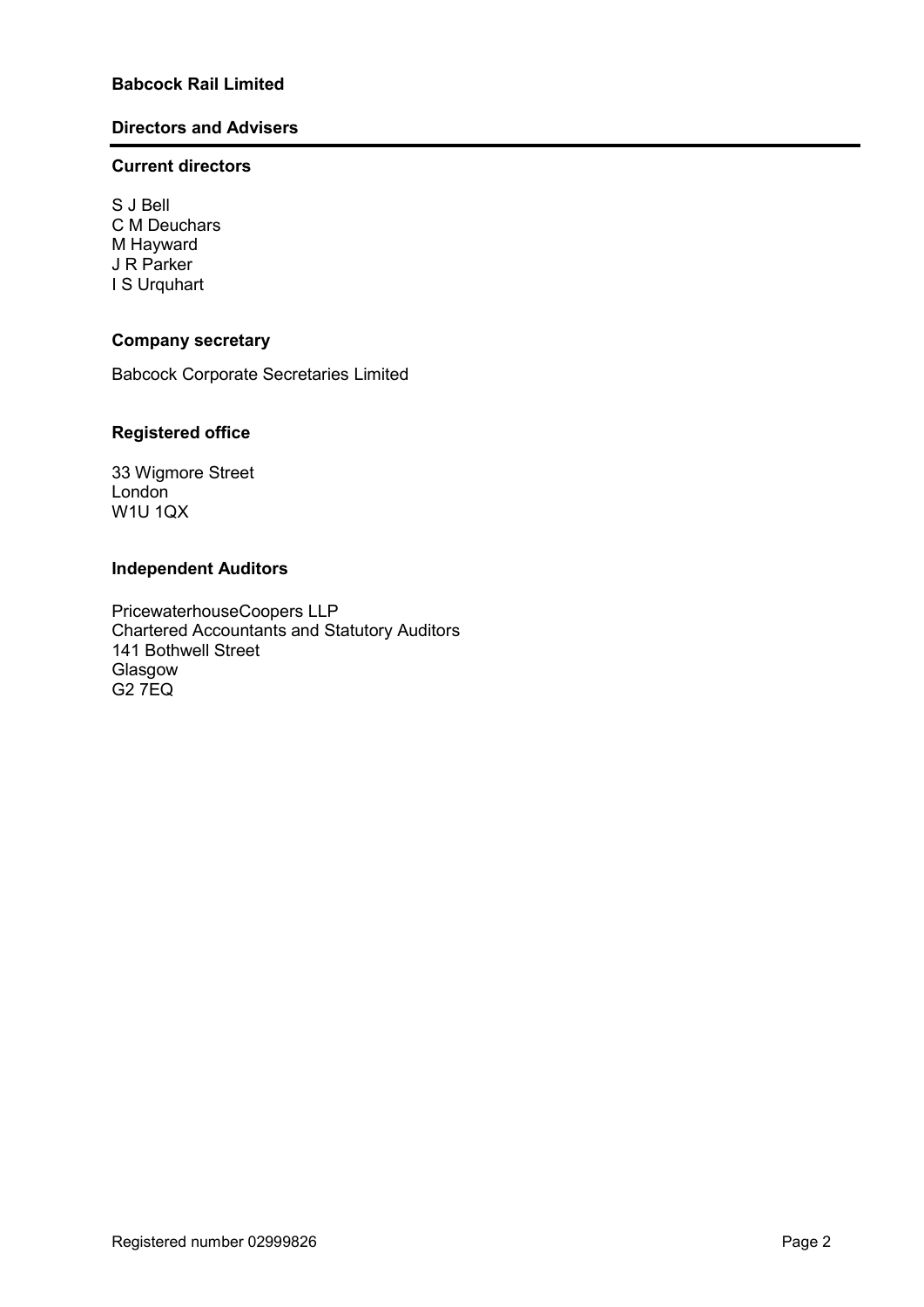# Strategic report for the year ended 31 March 2021

The directors present their Strategic report on the Company for the year ended 31 March 2021.

#### Principal activities

The Company is engaged principally in the renewal and enhancement of railway infrastructure. Babcock Rail Limited focuses on rail infrastructure work with its range of design, construction and commissioning services covering track renewals, signalling and control technology, specialist rail plant provision and rail power systems.

#### Review of the business

|                                                  | 2021<br>£'000      | 2020<br>£'000     |
|--------------------------------------------------|--------------------|-------------------|
| Revenue                                          | 116,340            | 104,701           |
| Loss for the financial year<br><b>Net Assets</b> | (7, 782)<br>27,664 | (3,847)<br>73,268 |

The underlying operations had a successful year increasing revenues from £104.7m to £116.3m with the associated operational profits flowing to the bottom line. The directors see this positive trend continuing into year ended 31 March 2022.

The restructure that was announced towards the end of the previous financial year was completed during FY21 year.

Rail Systems Alliance Scotland framework contract successfully ramped up in year 2 generating near £70m revenues from domestic track renewal work banks and enhancement projects.

The track and signalling and telecommunications frameworks with Translink continue to operate well for the Company, delivering key projects within Northern Ireland. Volumes in the year increased significantly on prior years as programmes increasingly progress from design phase to build.

In Signalling and Telecoms the focus continues to be on the Scotland medium framework contract for Network Rail which was awarded during FY20. The framework is delivering projects of varying value, including design and feasibility services, level crossing renewals, axle counter upgrades, and telecoms system renewals.

Our on track plant division continues to successfully deliver through our SB Rail joint venture, with outstanding reliability and successful delivery across our specialist National Plant Framework throughout the UK and strong performance from the specialist cranes supporting track renewals Alliances and major projects such as Kings Cross.

However, exceptional costs of £5.2m and provisions against the investment in now discontinued joint ventures of £4.5m were taken in the year. These mainly related to the recoverability of trading balances and loans and an impairment to the carrying value of investment of a now discontinued joint venture.

# Principal risk and uncertainties

The management of the business and the execution of the Company's strategy are subject to a number of risks and uncertainties. These are managed through the operational review processes supplemented at Sector and Group level by independent challenge and review by the Group Risk Manager and the Audit and Risk Committee.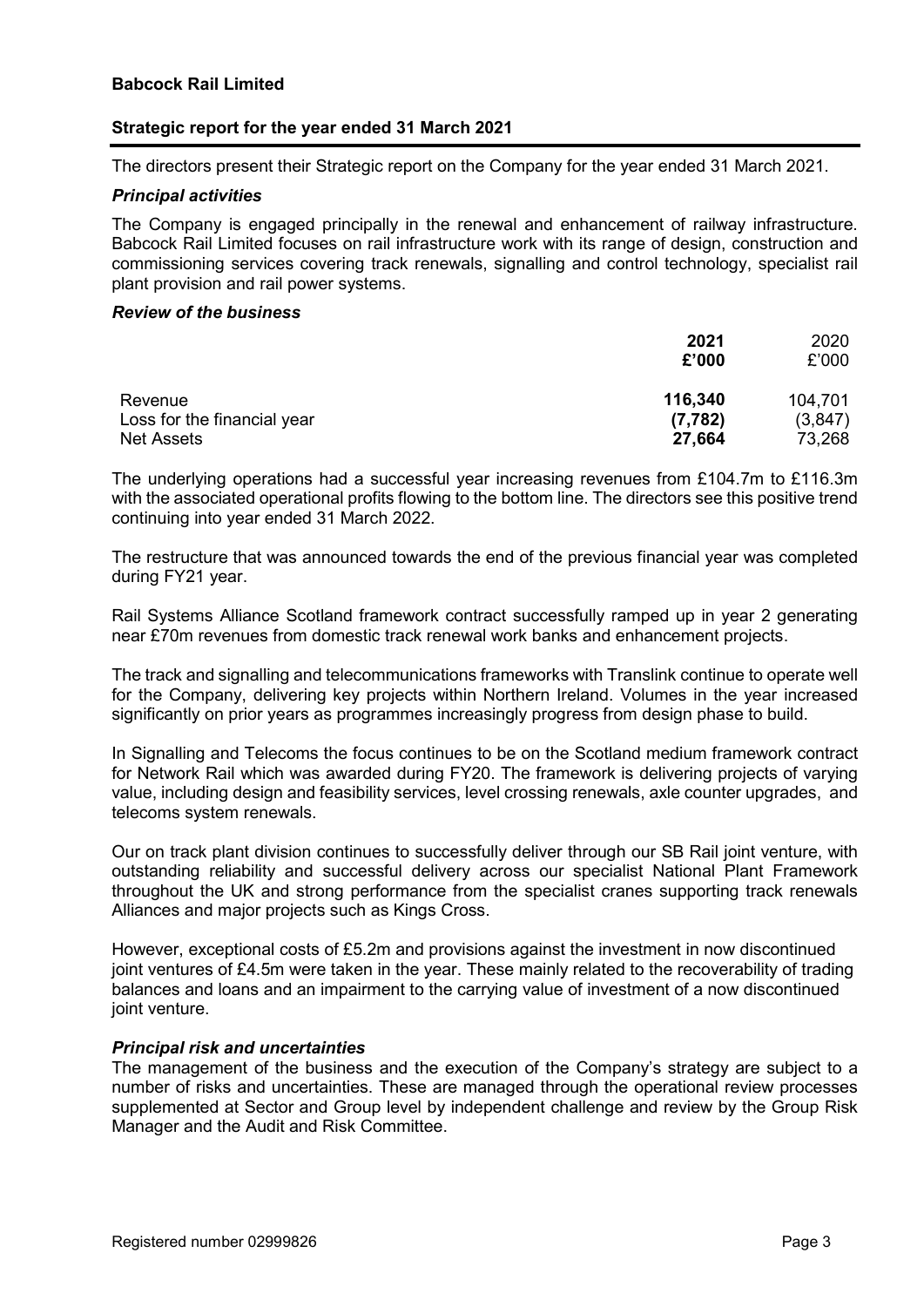# Strategic report for the year ended 31 March 2021

The key risks and uncertainties affecting the Company are considered to be related to infrastructure economic policy; future UK rail restructuring with the proposed creation of Great British Railways; health, safety and environmental incidents; client tendering strategy and availability of skilled and technical resource. The directors manage these risks and uncertainties through regular reviews and mitigation planning together with key client / funder engagement.

COVID 19 presents an ongoing risk to continuity of operations. This is managed through the company's operational risk assessment and control measures while working in tandem with guidance from national governments.

Further discussion of these risks and uncertainties, in the context of the Group as a whole and including the impact of COVID-19 is provided on pages 84 to 95 of the annual report of Babcock International Group PLC, which does not form part of this report.

#### Future developments

As a result of the strong platform created by the current range of framework contracts, the 2020 restructuring, and consistent operational performance, the business has solid foundations to support future development in current and new markets.

The business is focused on ensuring these frameworks are safely, efficiently and effectively executed to the customers' satisfaction providing quality solutions whilst driving revenue and profit growth. In addition, selective targeting of projects and the development of business strategy around new customers and enhanced services (particularly those exploring and enhancing customer and partner relationships) within the rail sector will feature strongly in the near term growth strategy.

#### Key performance indicators

The Company's activities are managed on a divisional basis. For this reason, the Company's directors believe that analysis using key performance indicators for the Company is not necessary or appropriate for an understanding of the development, performance or position of the Company. The growth and performance of Land, a sector of Babcock International Group PLC, which includes the Company, is discussed on pages 54 to 55 of the annual report of Babcock International Group Plc, which does not form part of this report.

# S172(1) statement and stakeholder engagement

The Directors have acted in a way that they consider, in good faith, to be most likely to promote the long-term success of the Company for the benefit of the Shareholders as a whole while having regard for all stakeholders. Stakeholder engagement is managed in accordance with Group policies and procedures which are discussed on pages 58, 59, 79 and 114 to 116 of the annual report of Babcock International group PLC, which does not form part of this report.

On behalf of the Board

Rade

J R Parker **Director** 

25 November 2021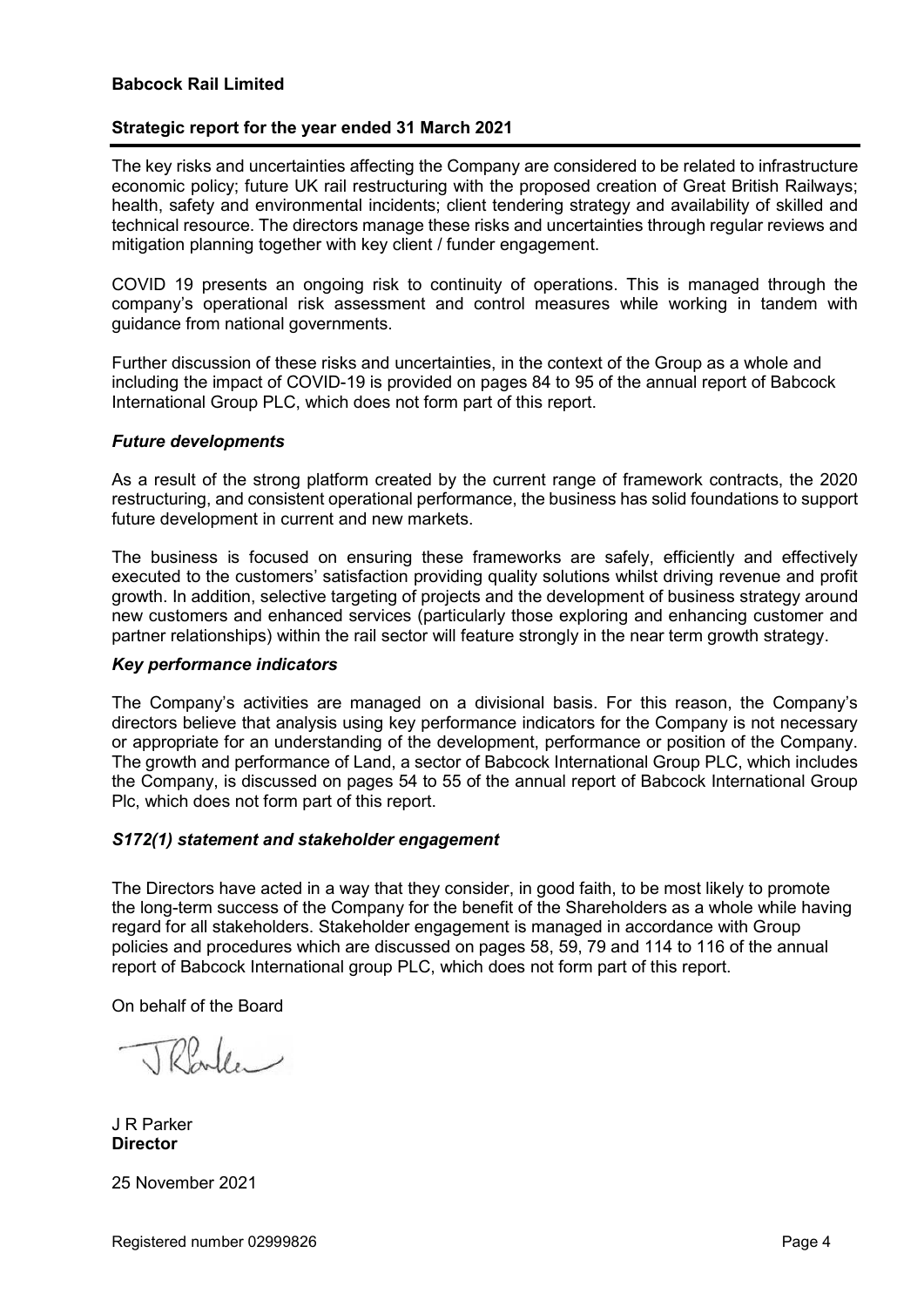# Directors' report for the year ended 31 March 2021

The directors present the audited financial statements of the Company, for the year ended 31 March 2021.

#### Dividends

The directors have not declared a dividend for the year ended 31 March 2021 (2020: £nil).

#### Future developments

Information on the future developments of the Company can be found in the Strategic report.

#### Financial risk management

The Company's operations expose it to a variety of financial risks that include the effects of changes in credit risk, liquidity risk and interest rate risk. The Company has in place a risk management programme that seeks to limit adverse effects on the financial performance of the Company by monitoring levels of debt finance and the related finance costs.

Given the size of the Company, the directors have not delegated the responsibility of monitoring financial risk management to a sub-committee of the board. The policies set by the board of directors of Babcock International Group PLC are implemented by the Group and Company's finance departments. The department has a policy and procedures manual that sets out specific guidelines to allow it to manage interest rate risk, credit risk and circumstances where it would be appropriate to use financial instruments to manage these.

All treasury transactions are carried out only with prime rated counter-parties. Financial Risk is managed in accordance with Group policies and procedures which are discussed on pages 47 to 49 and Note 2 of the annual report of Babcock International Group PLC, which does not form part of this report.

#### Credit risk

The Company has implemented policies that require appropriate credit checks on potential customers before sales are made. The Company also monitors existing customer accounts on an on-going basis and takes appropriate action where necessary to minimise any potential credit risk. Cash and bank balances are held with banks that have been assigned satisfactory credit ratings by international credit rating agencies.

#### Liquidity risk

The Company retains access to pooled cash resources to ensure it has sufficient available funds for operations. The Company also has access to longer term funding from its ultimate parent undertaking if required.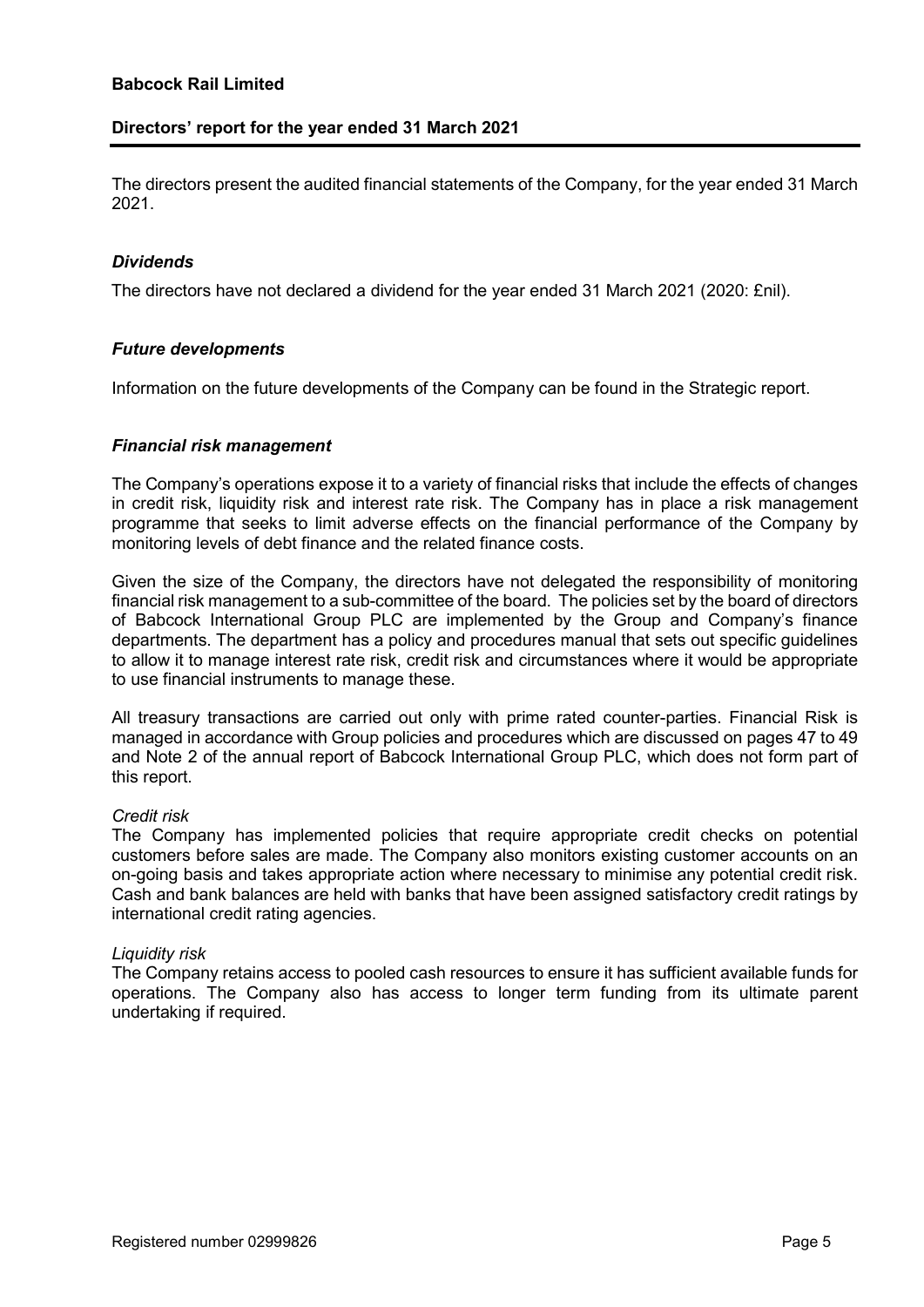# Directors' report for the year ended 31 March 2021 (continued)

#### Financial risk management (continued)

#### Interest rate cash flow risk

The Company has both interest-bearing assets and interest-bearing liabilities. The interest-bearing assets earn interest at a fixed rate, with the exception of interest earned on cash balances which accrue interest at a floating rate. Interest-bearing liabilities accrue interest at a floating rate. The Company does not use derivative financial instruments to manage interest rate costs and, as such, no hedge accounting is applied.

#### **Directors**

The directors of the Company who held office during the year and up to the date of signing the financial statements were as follows:

S F Brooks (Resigned 30 September 2020) S J Bell (Appointed 17 September 2020) C M Deuchars R Forbes (Resigned 17 September 2020) M Hayward (Appointed 3 August 2020) J R Parker (Appointed 30 September 2020) I S Urquhart S M White (Resigned 3 August 2020)

# Employment of disabled persons

Applications for employment by disabled persons are always fully considered, bearing in mind the respective aptitudes and abilities of the applicant concerned. In the event of members of staff becoming disabled, every effort is made to ensure that their employment with the Company continues and the appropriate training is arranged. It is the policy of the Company that the training, career development and promotion of a disabled person should, as far as possible, be identical to that of a person who does not suffer from a disability.

# Employee involvement

Consultation with employees or their representatives has continued at all levels, with the aim of ensuring that their views are taken into account when decisions are made that are likely to affect their interests and that all employees are aware of the financial and economic performance of their business units and of the Company as a whole. Communication with all employees continues through the in-house newspaper and newsletters, briefing groups and the distribution of the annual report.

#### Safety policy

The Company recognises the promotion of health and safety at work as an important objective. It is Company policy to take steps to ensure, as far as reasonably practical, the health, safety and welfare of the employees of the Company. The particular challenges of the COVID 19 pandemic were tackled very effectively, with strong risk based controls effectively implemented. This was supported by excellent consultation and engagement with staff, customers and our key suppliers and partners.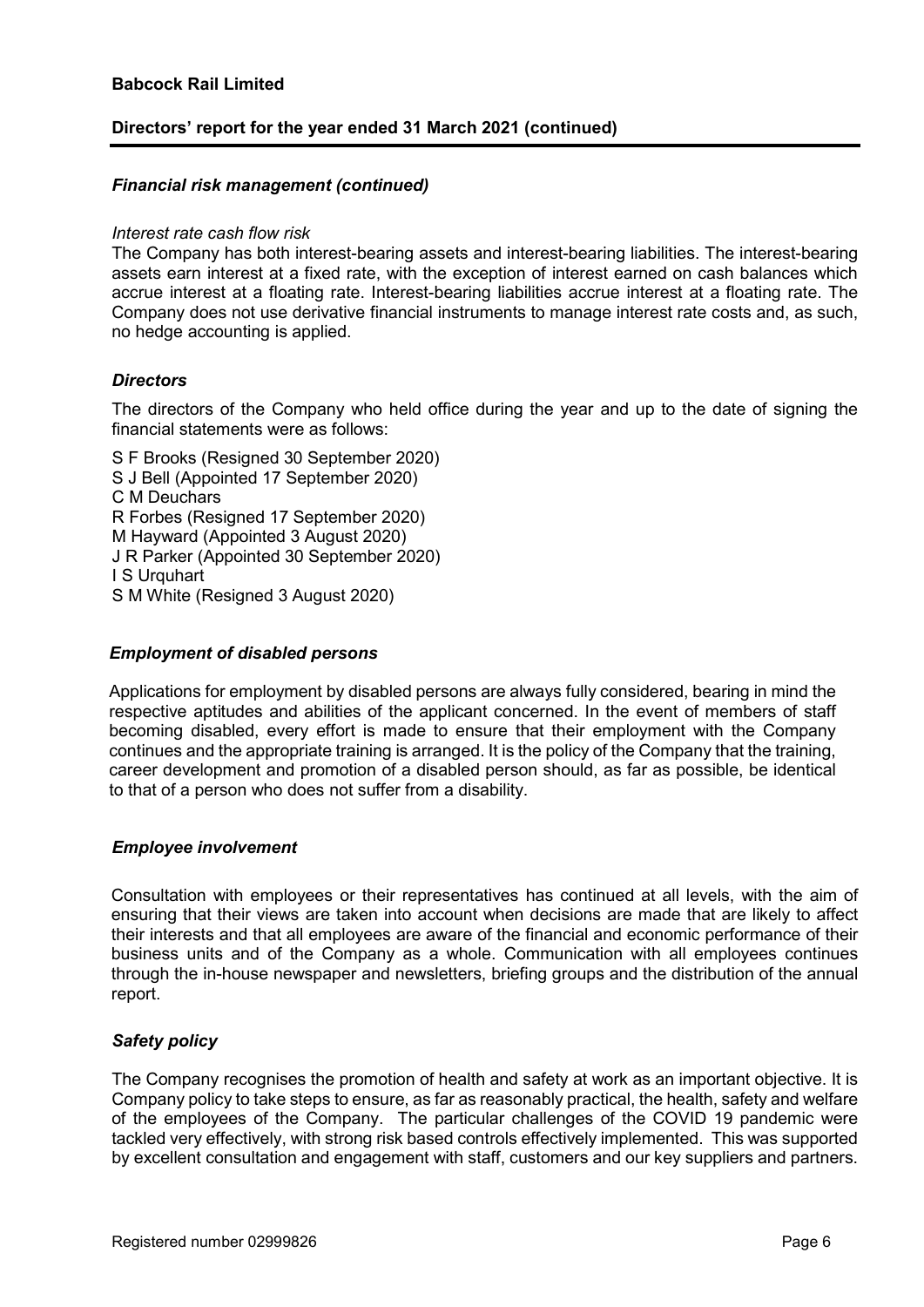# Directors' report for the year ended 31 March 2021 (continued)

# **Environment**

The Company recognises its responsibility to minimise, so far as reasonably possible, the potential for adverse impacts from its operations. It aims to achieve the highest standards in environmental management and seek accreditation to appropriate standards where appropriate.

The Company has developed and implemented an environmental policy to ensure that the impact of its activities on the environment is limited to the minimum practicable level.

#### Statement of directors' responsibilities

The directors are responsible for preparing the Annual Report and the financial statements in accordance with applicable law and regulation.

Company law requires the directors to prepare financial statements for each financial year. Under that law the directors have prepared the financial statements in accordance with United Kingdom Generally Accepted Accounting Practice (United Kingdom Accounting Standards, comprising FRS 101 "Reduced Disclosure Framework", and applicable law). Under Company law the directors must not approve the financial statements unless they are satisfied that they give a true and fair view of the state of affairs of the Company and of the profit or loss of the Company for that period. In preparing the financial statements, the directors are required to:

- select suitable accounting policies and then apply them consistently;
- state whether applicable United Kingdom Accounting Standards, comprising FRS 101, have been followed, subject to any material departures disclosed and explained in the financial statements;
- make judgements and accounting estimates that are reasonable and prudent; and
- prepare the financial statements on the going concern basis unless it is inappropriate to presume that the Company will continue in business.

The directors are also responsible for safeguarding the assets of the Company and hence for taking reasonable steps for the prevention and detection of fraud and other irregularities.

The directors are responsible for keeping adequate accounting records that are sufficient to show and explain the Company's transactions and disclose with reasonable accuracy at any time the financial position of the Company and enable them to ensure that the financial statements comply with the Companies Act 2006.

# Directors' confirmations

In the case of each director in office at the date the Directors' Report is approved:

- so far as the director is aware, there is no relevant audit information of which the Company's auditors are unaware; and
- they have taken all the steps that they ought to have taken as a director in order to make themselves aware of any relevant audit information and to establish that the Company's auditors are aware of that information.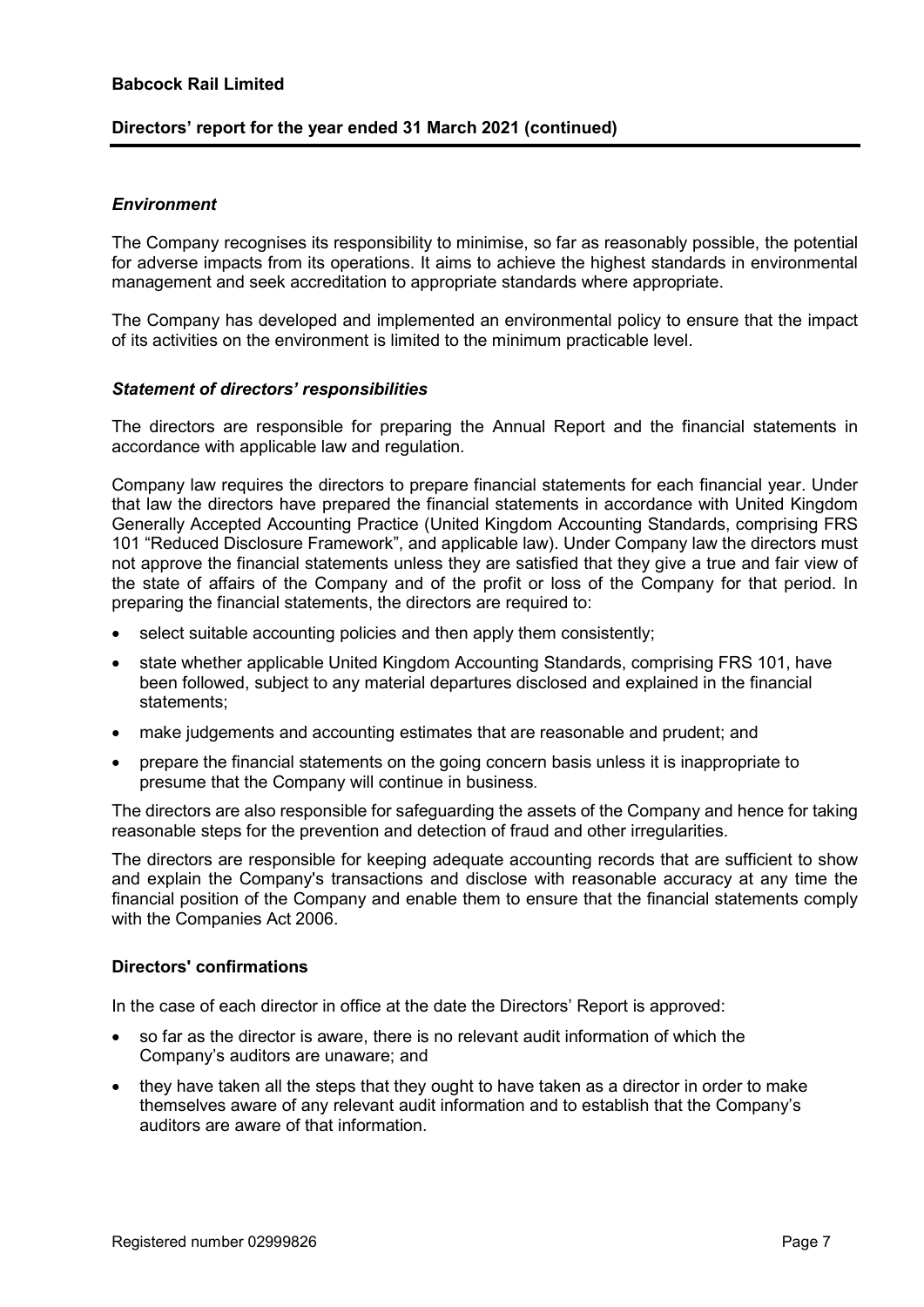# Directors' report for the year ended 31 March 2021 (continued)

#### Qualifying third party indemnity provisions

Babcock International Group PLC provides protections for directors of companies within the Group against personal financial exposure they may incur in their capacity as such. These include qualifying third party indemnity provisions (as defined by Companies Act 2006) for the benefit of members of Babcock International Group PLC, including, where applicable, in their capacity as a director of the Company and other companies within the Group. These indemnities came into force in 2012 and remain in force.

# Going concern

The Company is a member of the Babcock International Group PLC cash pooling arrangement. After making enquiries, and obtaining a letter of support in respect of the Company's involvement in this arrangement, the Directors have a reasonable expectation that the Company has adequate resources to continue in operational existence for the foreseeable future. Accordingly, the directors consider it appropriate to continue to adopt the going concern basis in preparing these financial statements.

On behalf of the Board

Rade

J R Parker **Director** 

25 November 2021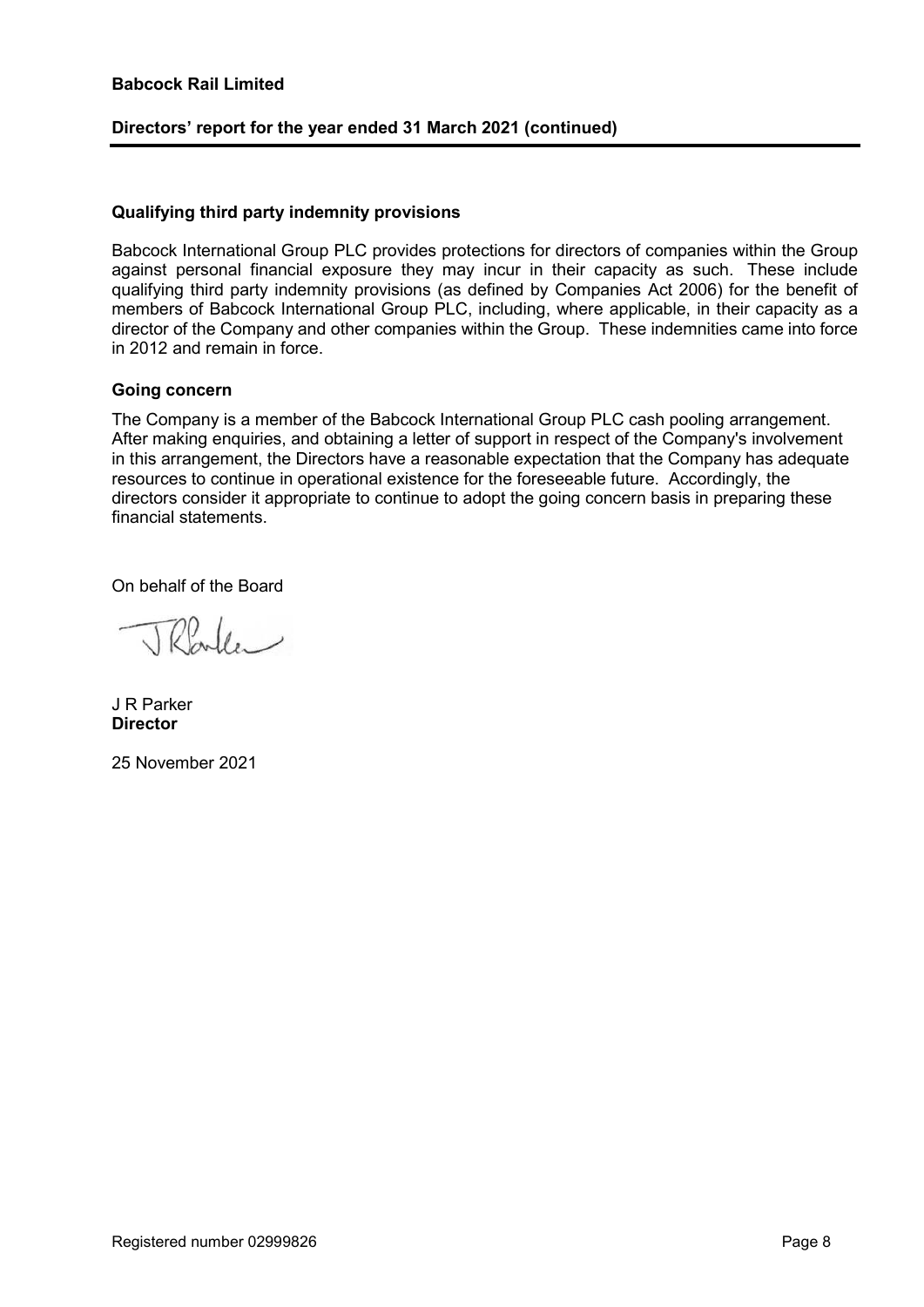# **Report on the audit of the financial statements**

# **Opinion**

In our opinion, Babcock Rail Limited's financial statements:

- give a true and fair view of the state of the company's affairs as at 31 March 2021 and of its loss for the year then ended;
- have been properly prepared in accordance with United Kingdom Generally Accepted Accounting Practice (United Kingdom Accounting Standards, comprising FRS 101 "Reduced Disclosure Framework", and applicable law); and
- have been prepared in accordance with the requirements of the Companies Act 2006.

We have audited the financial statements, included within the Annual Report, which comprise: the Balance sheet as at 31 March 2021; Income statement, Statement of comprehensive income and Statement of changes in equity for the year then ended; and the notes to the financial statements, which include a description of the significant accounting policies.

# **Basis for opinion**

We conducted our audit in accordance with International Standards on Auditing (UK) ("ISAs (UK)") and applicable law. Our responsibilities under ISAs (UK) are further described in the Auditors' responsibilities for the audit of the financial statements section of our report. We believe that the audit evidence we have obtained is sufficient and appropriate to provide a basis for our opinion.

# **Independence**

We remained independent of the company in accordance with the ethical requirements that are relevant to our audit of the financial statements in the UK, which includes the FRC's Ethical Standard, and we have fulfilled our other ethical responsibilities in accordance with these requirements.

# **Conclusions relating to going concern**

Based on the work we have performed, we have not identified any material uncertainties relating to events or conditions that, individually or collectively, may cast significant doubt on the company's ability to continue as a going concern for a period of at least twelve months from when the financial statements are authorised for issue.

In auditing the financial statements, we have concluded that the directors' use of the going concern basis of accounting in the preparation of the financial statements is appropriate.

However, because not all future events or conditions can be predicted, this conclusion is not a guarantee as to the company's ability to continue as a going concern.

Our responsibilities and the responsibilities of the directors with respect to going concern are described in the relevant sections of this report.

# **Reporting on other information**

The other information comprises all of the information in the Annual Report other than the financial statements and our auditors' report thereon. The directors are responsible for the other information. Our opinion on the financial statements does not cover the other information and, accordingly, we do not express an audit opinion or, except to the extent otherwise explicitly stated in this repo rt, any form of assurance thereon.

In connection with our audit of the financial statements, our responsibility is to read the other information and, in doing so, consider whether the other information is materially inconsistent with the financial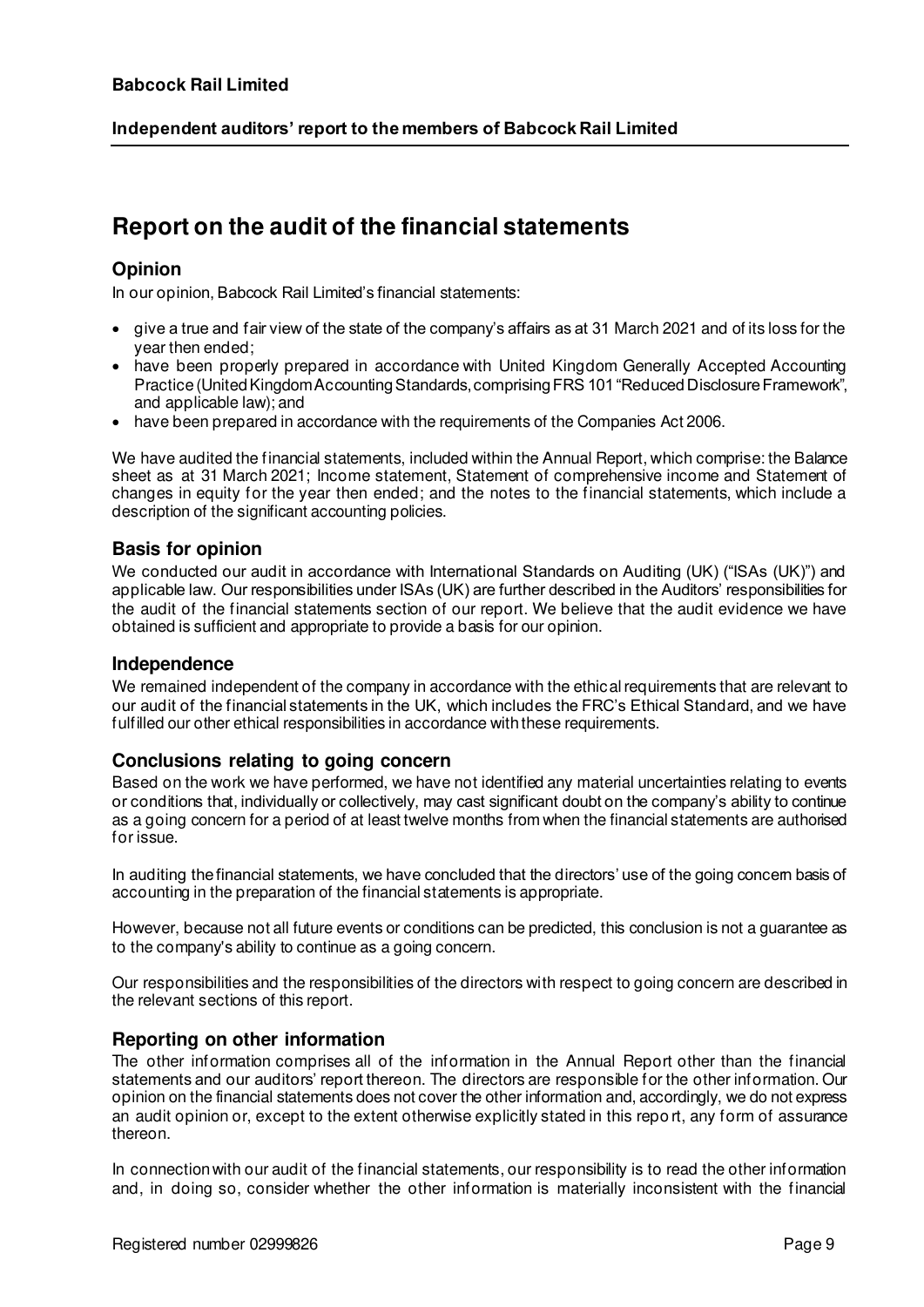# **Independent auditors' report to the members of Babcock Rail Limited (continued)**

statements or our knowledge obtained in the audit, or otherwise appears to be materially misstated. If we identify an apparent material inconsistency or material misstatement, we are required to perform procedures to conclude whether there is a material misstatement of the financial statements or a material misstatement of the other information. If, based on the work we have performed, we conclude that there is a material misstatement of this other information, we are required to report that fact. We have nothing to report based on these responsibilities.

With respect to the Strategic report and Directors' report for the year ended 31 March 2021, we also considered whether the disclosures required by the UK Companies Act 2006 have been included.

Based on our work undertaken in the course of the audit, the Companies Act 2006 requires us also to report certain opinions and matters as described below.

# **Strategic report and Directors' report for the year ended 31 March 2021**

In our opinion, based on the work undertaken in the course of the audit, the information given in the Strategic report and Directors' report for the year ended 31 March 2021 is consistent with the financial statements and has been prepared in accordance with applicable legal requirements.

In light of the knowledge and understanding of the company and its environment obtained in the course of the audit, we did not identify any material misstatements in the Strategic report and Directors' report for the year ended 31 March 2021.

# **Responsibilities for the financial statements and the audit**

# **Responsibilities of the directors for the financial statements**

As explained more fully in the Statement of directors' responsibilities, the directors are responsible for the preparation of the financial statements in accordance with the applicable framework and for being satisfied that they give a true and fair view. The directors are also responsible for such internal control as they determine is necessary to enable the preparation of financial statements that are free from material misstatement, whether due to fraud or error.

In preparing the financial statements, the directors are responsible for assessing the company's ability to continue as a going concern, disclosing, as applicable, matters related to going concern and using the going concern basis of accounting unless the directors either intend to liquidate the company or to cease operations, or have no realistic alternative but to do so.

#### **Auditors' responsibilities for the audit of the financial statements**

Our objectives are to obtain reasonable assurance about whether the financial statements as a whole are free from material misstatement, whether due to fraud or error, and to issue an auditors' report that includes our opinion. Reasonable assurance is a high level of assurance, but is not a guarantee that an audit conducted in accordance with ISAs (UK) will always detect a material misstatement when it exists. Misstatements can arise from fraud or error and are considered material if, individually or in the aggregate, they could reasonably be expected to influence the economic decisions of users taken on the basis of these financial statements.

Irregularities, including fraud, are instances of non-compliance with laws and regulations. We design procedures in line with our responsibilities, outlined above, to detect material misstatements in respect of irregularities, including fraud. The extent to which our procedures are capable of detecting irregularities, including fraud, is detailed below.

Based on our understanding of the company and industry, we identified that the principal risks of noncompliance with laws and regulations related to the Companies Act 2006, and we considered the extent to which non-compliance might have a material effect on the financial statements. We evaluated management's incentives and opportunities for fraudulent manipulation of the financial statements (including the risk of override of controls), and determined that the principal risks were related to posting inappropriate journal entries and fraudulent recording of revenue. Audit procedures performed by the engagement team included: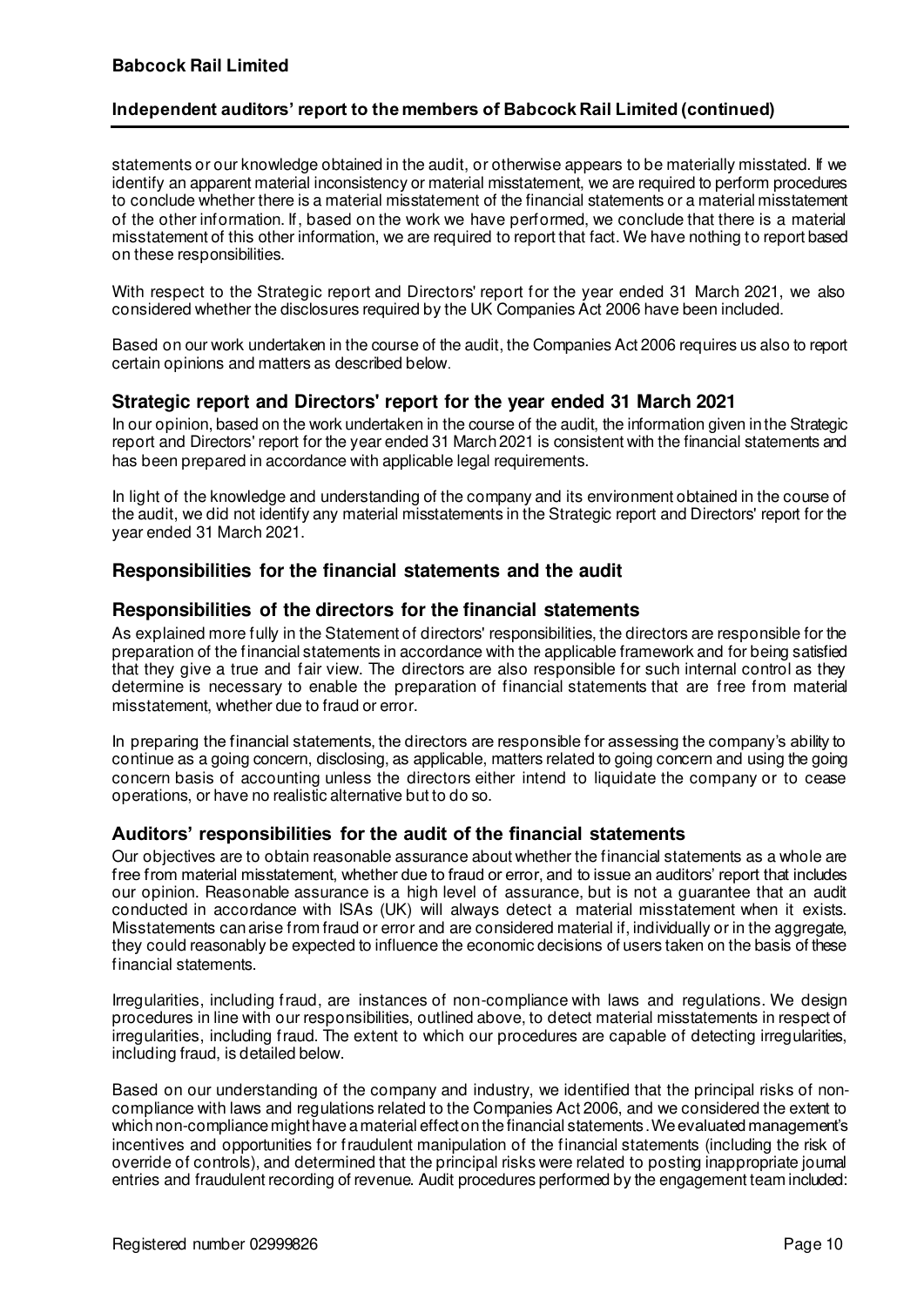# **Independent auditors' report to the members of Babcock Rail Limited (continued)**

- Enquiring of management around known or suspected instances of non-compliance with laws and regulations, claims, litigation and instances of fraud
- Understanding of managements' controls designed to prevent and detect irregularities
- Review of board minutes
- Identifying and testing journal entries to assess whether any of the entries appeared unusual, for example were made to an unexpected account combination
- Incorporating into our testing plan procedures which are unpredictable in nature

There are inherent limitations in the audit procedures described above. We are less likely to become aware of instances of non-compliance with laws and regulations that are not closely related to events and transactions reflected in the financial statements. Also, the risk of not detecting a material misstatement due to fraud is higher than the risk of not detecting one resulting from error, as fraud may involve deliberate concealment by, for example, forgery or intentional misrepresentations, or through collusion.

A further description of our responsibilities for the audit of the financial statements is located on the FRC's website at: www.frc.org.uk/auditorsresponsibilities. This description forms part of our auditors' report.

# **Use of this report**

This report, including the opinions, has been prepared for and only for the company's members as a body in accordance with Chapter 3 of Part 16 of the Companies Act 2006 and for no other purpose. We do not, in giving these opinions, accept or assume responsibility for any other purpose or to any other person to whom this report is shown or into whose hands it may come save where expressly agreed by our prior consent in writing.

# Other required reporting

# **Companies Act 2006 exception reporting**

Under the Companies Act 2006 we are required to report to you if, in our opinion:

- we have not obtained all the information and explanations we require for our audit; or
- adequate accounting records have not been kept by the company, or returns adequate for our audit have not been received from branches not visited by us; or
- certain disclosures of directors' remuneration specified by law are not made; or
- the financial statements are not in agreement with the accounting records and returns.

We have no exceptions to report arising from this responsibility.

Kennet Alelosa

Kenneth Wilson (Senior Statutory Auditor) for and on behalf of PricewaterhouseCoopers LLP Chartered Accountants and Statutory Auditors Glasgow 25 November 2021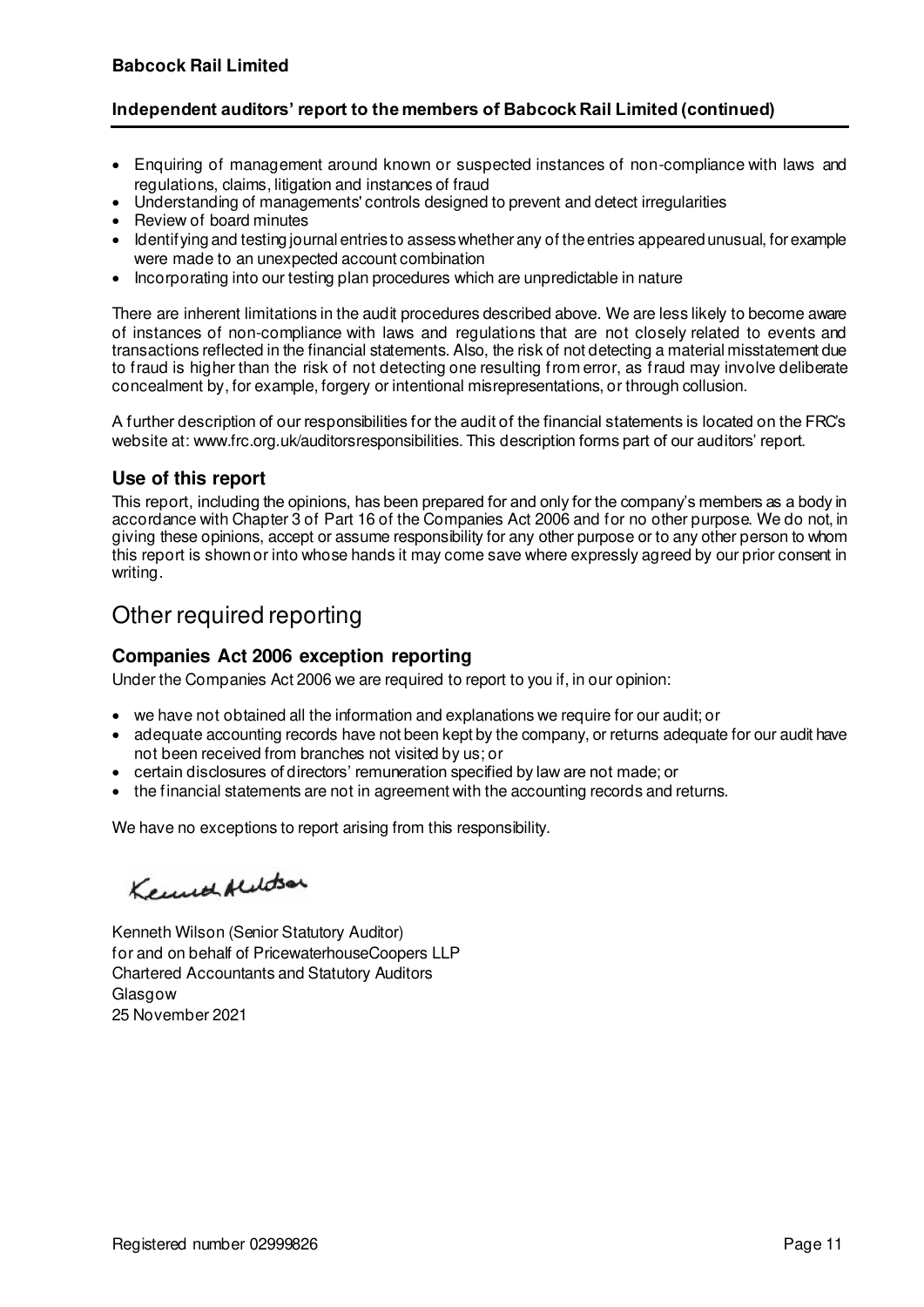# Income statement

for the year ended 31 March 2021

|                                                                                                                   | <b>Note</b>    | 2021<br>£'000 | 2020<br>£'000 |
|-------------------------------------------------------------------------------------------------------------------|----------------|---------------|---------------|
| <b>Revenue</b>                                                                                                    | $\overline{4}$ | 116,340       | 104,701       |
| Cost of sales                                                                                                     |                | (103, 897)    | (86, 953)     |
| <b>Gross profit</b>                                                                                               |                | 12,443        | 17,748        |
| Administrative expenses                                                                                           |                | (9, 524)      | (13,425)      |
| <b>Operating profit before Exceptional items</b>                                                                  |                | 2,919         | 4,323         |
| <b>Exceptional costs</b>                                                                                          | 9              | (6, 303)      | (9, 431)      |
| <b>Operating loss</b>                                                                                             | 6              | (3, 384)      | (5, 108)      |
| Share of operating (loss)/profit in joint ventures                                                                | 15             | (2,702)       | 22            |
| Loss before interest and taxation                                                                                 |                | (6,086)       | (5,086)       |
| Finance income                                                                                                    | 5              | 1,811         | 2,236         |
| Finance costs                                                                                                     | 5              | (642)         | (492)         |
| Other finance costs – pensions                                                                                    | 24             | (1, 336)      | (1, 552)      |
| Loss before taxation                                                                                              |                | (6, 253)      | (4,894)       |
| Income tax expense                                                                                                | 11             | (1,529)       | 1,047         |
| Loss for the financial year                                                                                       |                | (7, 782)      | (3, 847)      |
| <b>Statement of comprehensive Income</b><br>for the year ended 31 March 2021                                      |                | 2021<br>£'000 | 2020<br>£'000 |
| Loss for the financial year                                                                                       |                | (7, 782)      | (3,847)       |
| Other comprehensive (expense)/income:<br>Items that will not be subsequently reclassified to income<br>statement: |                |               |               |
| Actuarial (loss)/gain recognised on the pension scheme                                                            | 24             | (46, 695)     | 11,502        |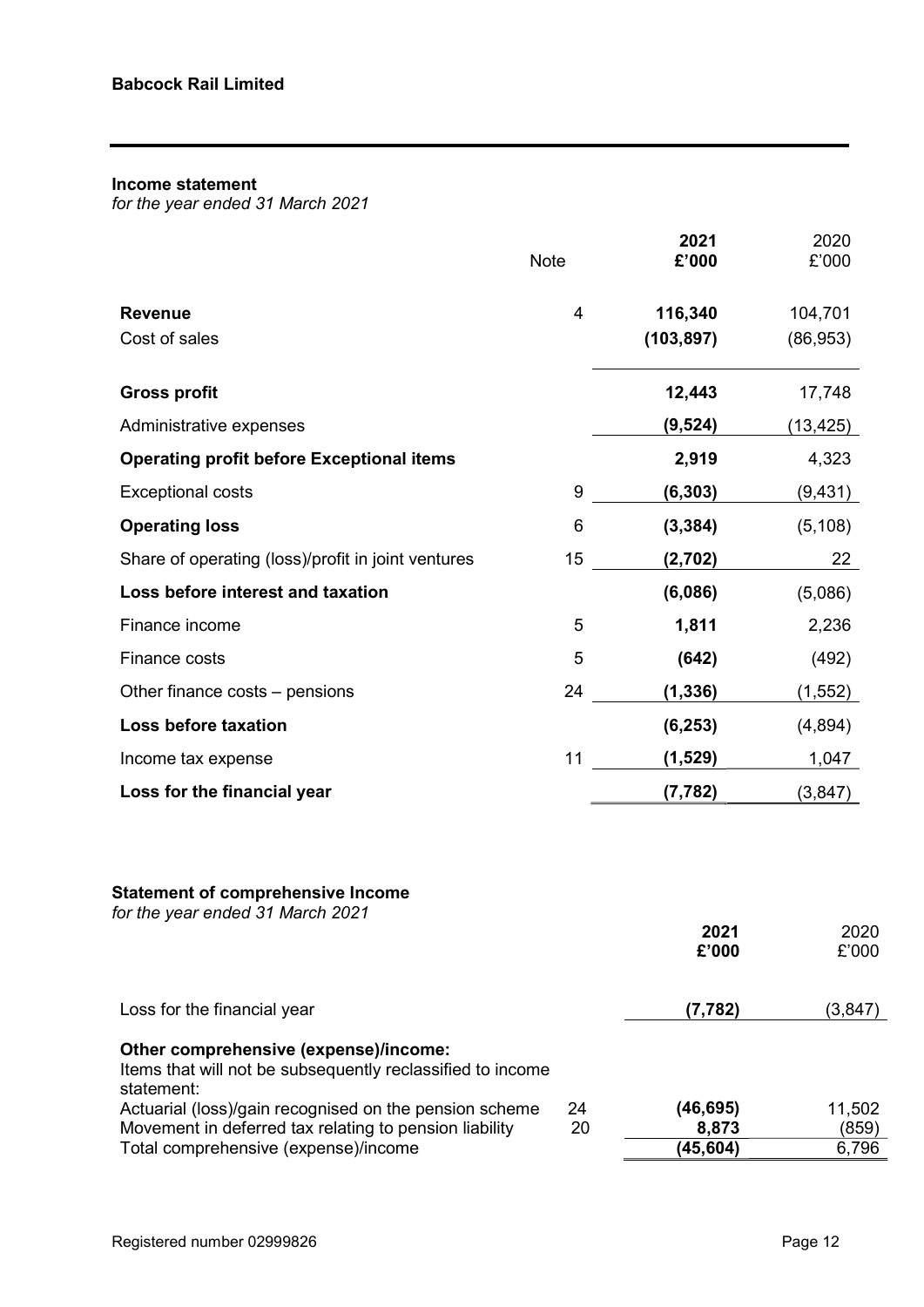| <b>Balance Sheet</b><br>as at 31 March 2021           |      |               |                 |
|-------------------------------------------------------|------|---------------|-----------------|
|                                                       | Note | 2021<br>£'000 | 2020<br>£'000   |
| <b>Non-current assets</b>                             |      |               |                 |
| Intangible assets                                     | 12   | 7,236         | 7,236           |
| Property, Plant and Equipment                         | 13   | 866           | 895             |
| Right of use assets                                   | 14   | 2,246         | 3,134           |
| Investments                                           | 15   | 165           | 165             |
|                                                       |      | 10,513        | 11,430          |
| <b>Current assets</b>                                 |      |               |                 |
| Trade and other receivables                           | 16   | 190,650       | 193,428         |
| Cash and cash equivalents                             |      | 22,074        | 9,963           |
|                                                       |      | 212,724       | 203,391         |
| Trade and other payables - amounts falling due within |      |               |                 |
| one year                                              | 17   | (81, 641)     | (68, 743)       |
| Lease liabilities                                     | 19   | (4,072)       | (2, 914)        |
| <b>Net current assets</b>                             |      | 127,011       | 131,734         |
| <b>Total assets less current liabilities</b>          |      | 137,524       | 143,164         |
| Provisions for liabilities                            | 18   | (747)         | (6,820)         |
| Lease liabilities                                     | 19   | (5, 135)      | (6,996)         |
| Employee benefit obligations                          | 24   | (103,978)     | (56,080)        |
| <b>Net assets</b>                                     |      | 27,664        | 73,268          |
| <b>Equity</b>                                         |      |               |                 |
| Called up share capital                               | 21   | 10            | 10 <sup>°</sup> |
| Share premium account                                 |      | 88,950        | 88,950          |
| Revaluation reserve                                   |      | 18            | 18              |
| Capital redemption reserve                            |      | 898           | 898             |
| Profit and loss account                               |      | (62, 212)     | (16, 608)       |
| Total shareholders' funds                             |      | 27,664        | 73,268          |

The notes on pages 15 to 39 are an integral part of these financial statements.

The financial statements on pages 12 to 39 were approved by the board of directors on 25 November 2021 and signed on its behalf by:

Rade

J R Parker Director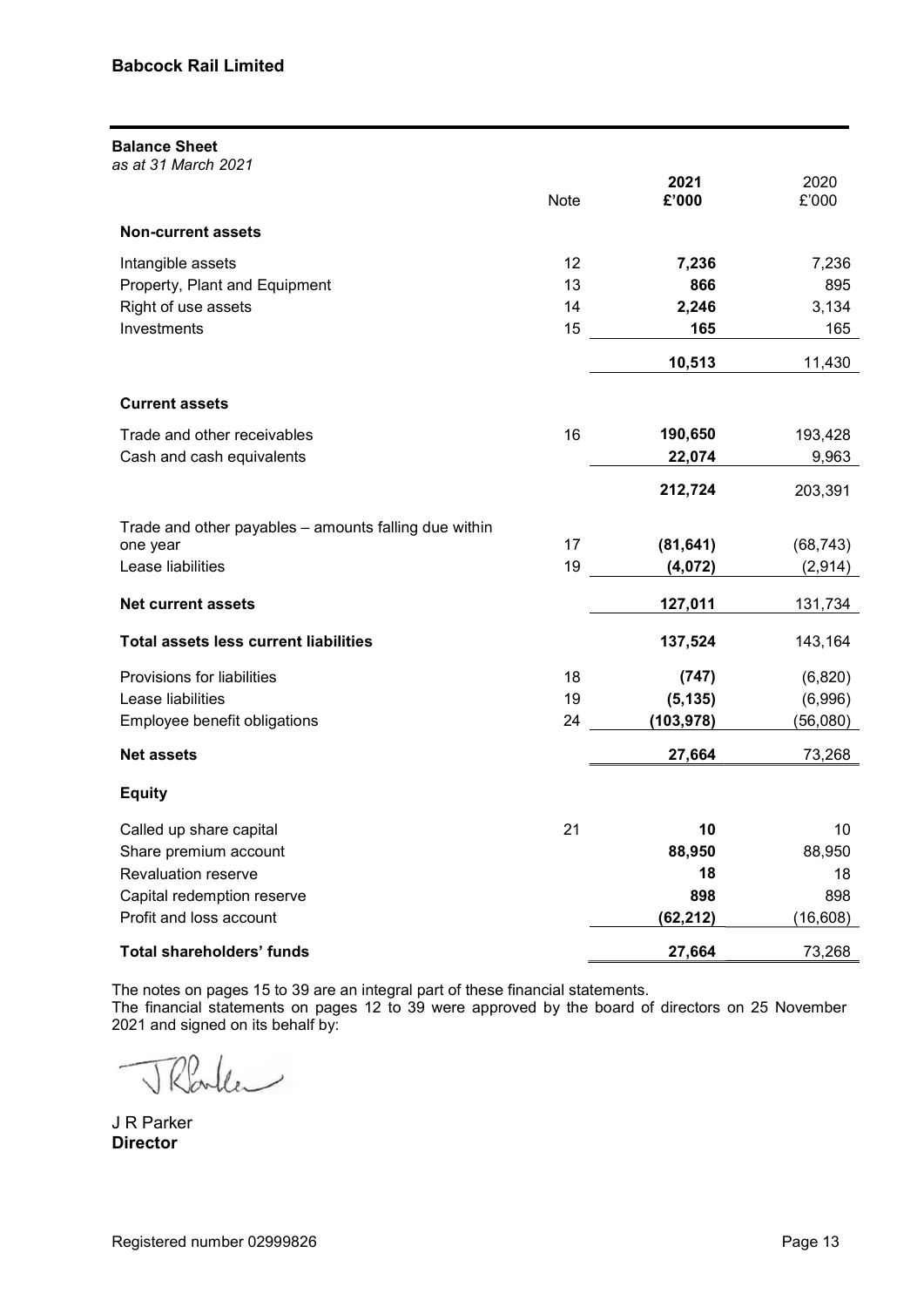# Statement of changes in equity

for the year ended 31 March 2021

|                                                       | <b>Called</b><br>up share<br>capital<br>£'000 | <b>Share</b><br>premium<br>account<br>£'000 | Capital<br><b>Redemption</b><br><b>Reserve</b><br>£'000 | <b>Revaluation</b><br><b>Reserve</b><br>£'000 | <b>Profit</b><br>and loss<br>account<br>£'000 | <b>Total</b><br>Shareholders'<br><b>Funds</b><br>£'000 |
|-------------------------------------------------------|-----------------------------------------------|---------------------------------------------|---------------------------------------------------------|-----------------------------------------------|-----------------------------------------------|--------------------------------------------------------|
| At 1 April 2020<br>Loss for the                       | 10                                            | 88,950                                      | 898                                                     | 18                                            | (16,608)                                      | 73,268                                                 |
| financial year<br><b>Actuarial loss</b><br>on pension |                                               |                                             |                                                         | ۰                                             | (7, 782)                                      | (7, 782)                                               |
| scheme<br>Movement in<br>deferred tax                 |                                               |                                             |                                                         |                                               | (46, 695)                                     | (46, 695)                                              |
| relating to<br>pension scheme                         |                                               |                                             |                                                         |                                               | 8,873                                         | 8,873                                                  |
| $A + 24$ $M$ orob                                     |                                               |                                             |                                                         |                                               |                                               |                                                        |

| 2021        | 10 | 88.950 | 898 | (62, 212) | 27.664 |
|-------------|----|--------|-----|-----------|--------|
| At 31 March |    |        |     |           |        |

|                                                                 | <b>Called up</b><br>share<br>capital<br>£'000 | <b>Share</b><br>premium<br>account<br>£'000 | Capital<br><b>Redemption</b><br><b>Reserve</b><br>£'000 | <b>Revaluation</b><br><b>Reserve</b><br>£'000 | <b>Profit</b><br>and loss<br>account<br>£'000 | Total<br>Shareholders'<br><b>Funds</b><br>£'000 |
|-----------------------------------------------------------------|-----------------------------------------------|---------------------------------------------|---------------------------------------------------------|-----------------------------------------------|-----------------------------------------------|-------------------------------------------------|
| At 1 April 2019<br>Loss for the                                 | 10                                            | 88,950                                      | 898                                                     | 18                                            | (21, 694)                                     | 68,182                                          |
| financial year<br>Actuarial gain<br>on pension                  |                                               |                                             |                                                         | $\overline{\phantom{a}}$                      | (3,847)                                       | (3, 847)                                        |
| scheme<br>Movement in<br>deferred tax<br>relating to<br>pension |                                               |                                             |                                                         | $\blacksquare$                                | 11,502                                        | 11,502                                          |
| scheme                                                          |                                               |                                             |                                                         |                                               | (859)                                         | (859)                                           |
| Transition to<br>IFRS 16                                        |                                               |                                             |                                                         | $\blacksquare$                                | (1,710)                                       | (1,710)                                         |
| At 31 March<br>2020                                             | 10                                            | 88,950                                      | 898                                                     | 18                                            | (16, 608)                                     | 73,268                                          |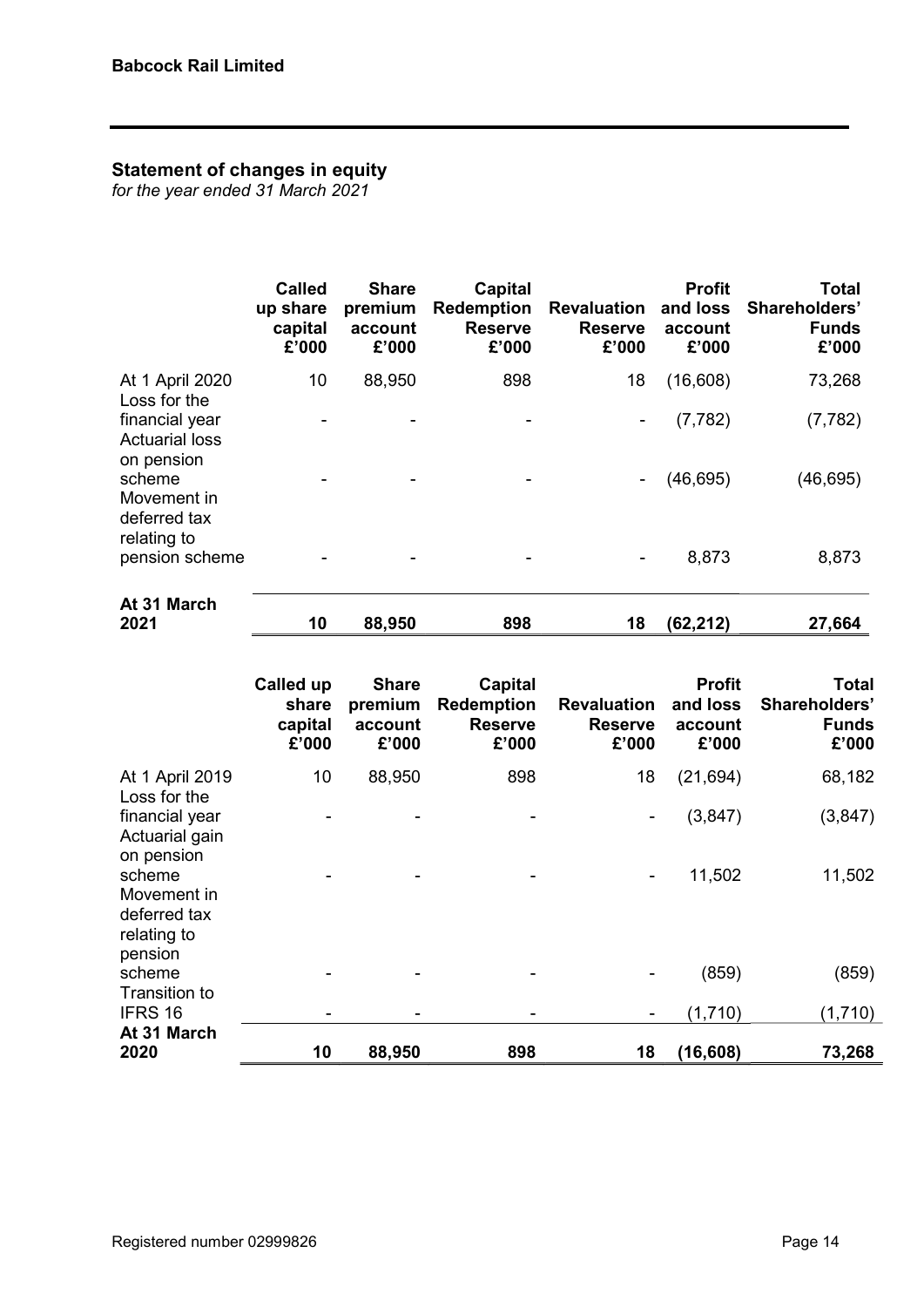# 1 General information

Babcock Rail Limited is a private Company limited by shares which is incorporated and domiciled in England. The address of the registered Office is 33 Wigmore Street, London W1U 1QX.

#### 2 Summary of significant accounting policies

The principle accounting policies applied in the preparation of these financial statements are set out below. These policies have been consistently applied to all the years presented.

# Basis of preparation

The financial statements have been prepared in accordance with Financial Reporting Standard 101, 'Reduced Disclosure Framework' (FRS 101). These financial statements are prepared on a going concern basis, under the historical cost convention and in accordance with the Companies Act 2006. The financial statements are prepared in sterling which is the functional currency of the Company and rounded to the nearest £'000.

The preparation of financial statements in conformity with FRS 101 requires the use of certain critical accounting estimates. It also requires management to exercise its judgement in the process of applying the Company's accounting policies. The areas involving a higher degree of judgement or complexity, or areas where assumptions and estimates are significant to the financial statements are disclosed in note 3.

The Company is a wholly owned subsidiary of Babcock Support Services (Investments) Limited and of its ultimate parent, Babcock International Group Plc. It is included in the consolidated financial statements of Babcock International Group Plc which are publicly available.

The following exemptions from the requirements of IFRS have been applied in the preparation of these financial statements, in accordance with FRS 101:

- a) Paragraphs 45(b) and 46 to 52 of IFRS 2, 'Share based payments'
- b) IFRS 7, 'Financial instruments: Disclosures'
- c) Paragraphs 91 to 99 of IFRS 13 'Fair value measurement' (disclosure of valuation techniques and inputs used for fair value measurement of assets and liabilities)
- d) Paragraph 38 of IAS 1, 'Presentation of financial statements' comparative information in respect of:
- paragraph 79(a) (iv) of IAS 1 Share capital and reserves;
- paragraph 73(e) of IAS 16 Property, plant and equipment; and
- paragraph 118(e) of IAS 38 Intangible assets (reconciliations between the carrying amount at the beginning and end of the period)
- e) The requirements of the second sentence of paragraph 110 and paragraphs 113(a), 114, 115, 118, 119(a) to (c), 120 to 127 and 129 of IFRS 15 Revenue from Contracts with Customers.
- f) The requirements of paragraph 52, the second sentence of paragraph 89, and paragraphs 90, 91 and 93 of IFRS 16 Leases.
- g) The following paragraphs of IAS 1, 'Presentation of financial statements': 10(d), 10(f), 16, 38, 40, 111, and 134-136
- h) IAS 7, 'Statement of cash flows'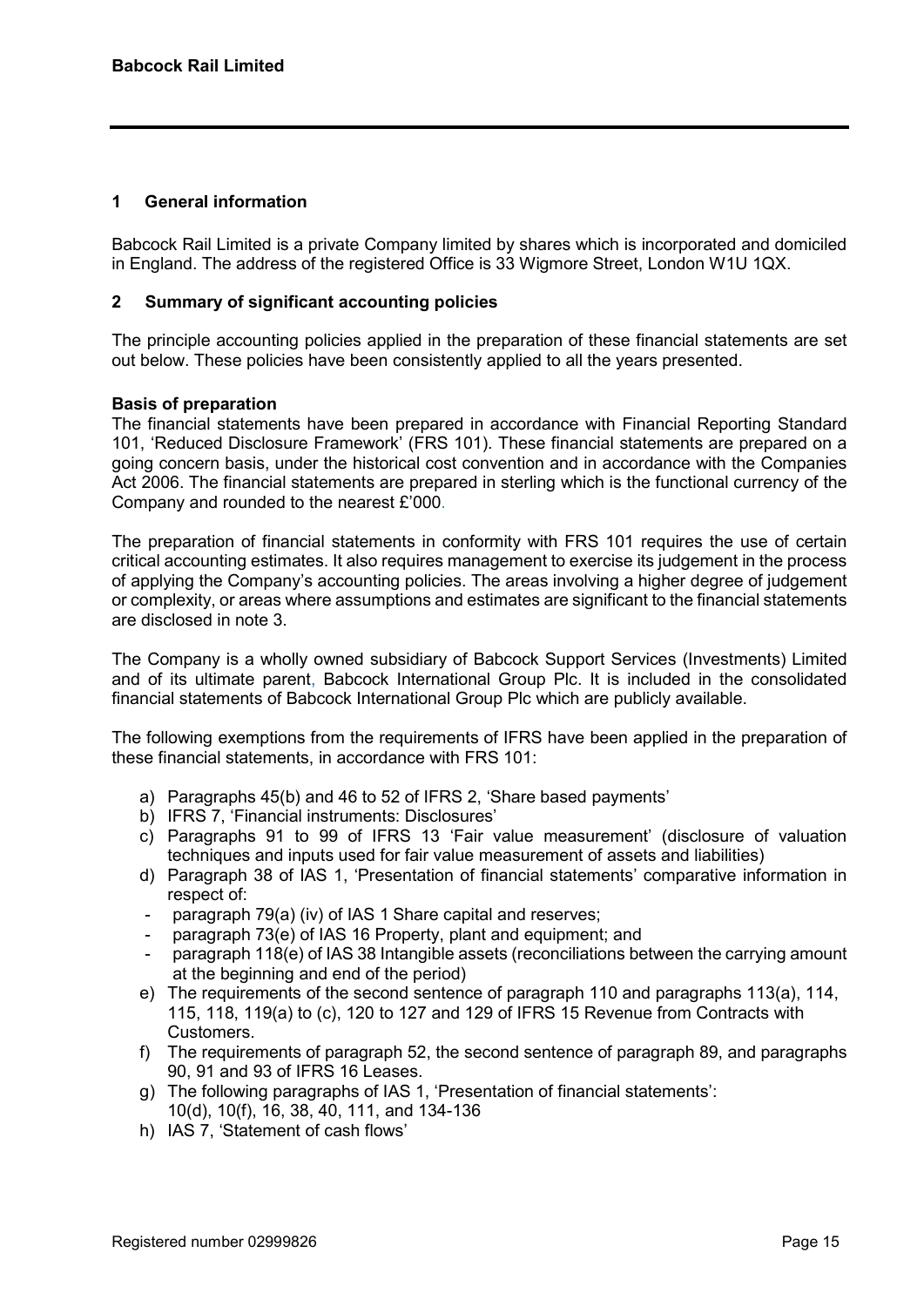#### Notes to the Financial Statements (continued)

#### 2 Summary of significant accounting policies (continued)

#### Basis of preparation (continued)

- i) Paragraph 30 and 31 of IAS 8 'Accounting policies, changes in accounting estimates and errors'
- j) Paragraph 17 of IAS 24, 'Related party transactions' in respect of key management compensation
- k) The requirements of IAS 24, 'Related party disclosures' to disclose related party transactions entered into between two or more members of a group.

#### Going concern

The Company is a member of the Babcock International Group PLC cash pooling arrangement. After making enquiries, and obtaining a letter of support in respect of the Company's involvement in this arrangement, the Directors have a reasonable expectation that the Company has adequate resources to continue in operational existence for the foreseeable future. Accordingly, the directors consider it appropriate to continue to adopt the going concern basis in preparing these financial statements.

# Adoption of new and revised standards

There are no amendments to accounting standards, or IFRIC interpretations that are effective for the year ended 31 March 2021 that have a material impact on the Company's financial statements.

#### Joint Ventures

A joint venture is a joint arrangement whereby the parties that have joint control of the arrangement have rights to the net assets of the arrangement, rather than rights to its assets and obligations for its liabilities. The Company's interests in joint ventures are accounted for by the equity method of accounting and are initially recorded at cost. The Company's investment in joint ventures includes goodwill (net of any accumulated impairment loss) identified on acquisition. The carrying values of joint ventures are reviewed on a regular basis and if there is objective evidence that an impairment in value has occurred as a result of one or more events during the period, the investment is impaired. The Company's share of its joint ventures post-acquisition profits or losses after tax is recognised in the income statement, and its share of post-acquisition movements in reserves is recognised in reserves. The cumulative post-acquisition movements are adjusted against the carrying amount of the investment. If the Company's share of losses in a joint venture equals or exceeds its investment in the joint venture, the Company does not recognise further losses unless it has incurred obligations to do so. Unrealised gains and losses on transactions between the Company and its joint ventures are eliminated to the extent of the Company's interest in the joint venture. Loans to joint ventures are valued at amortised cost less provision for impairment.

#### Revenue

Revenue recognised represents income derived from contracts with customers for the provision of goods and services in the ordinary course of business. Revenue is recognised in line with IFRS 15, Revenue from Contracts with Customers. IFRS 15 requires the identification of performance obligations in contracts, allocation of the contract price to the performance obligations and recognition of revenue as performance obligations are satisfied.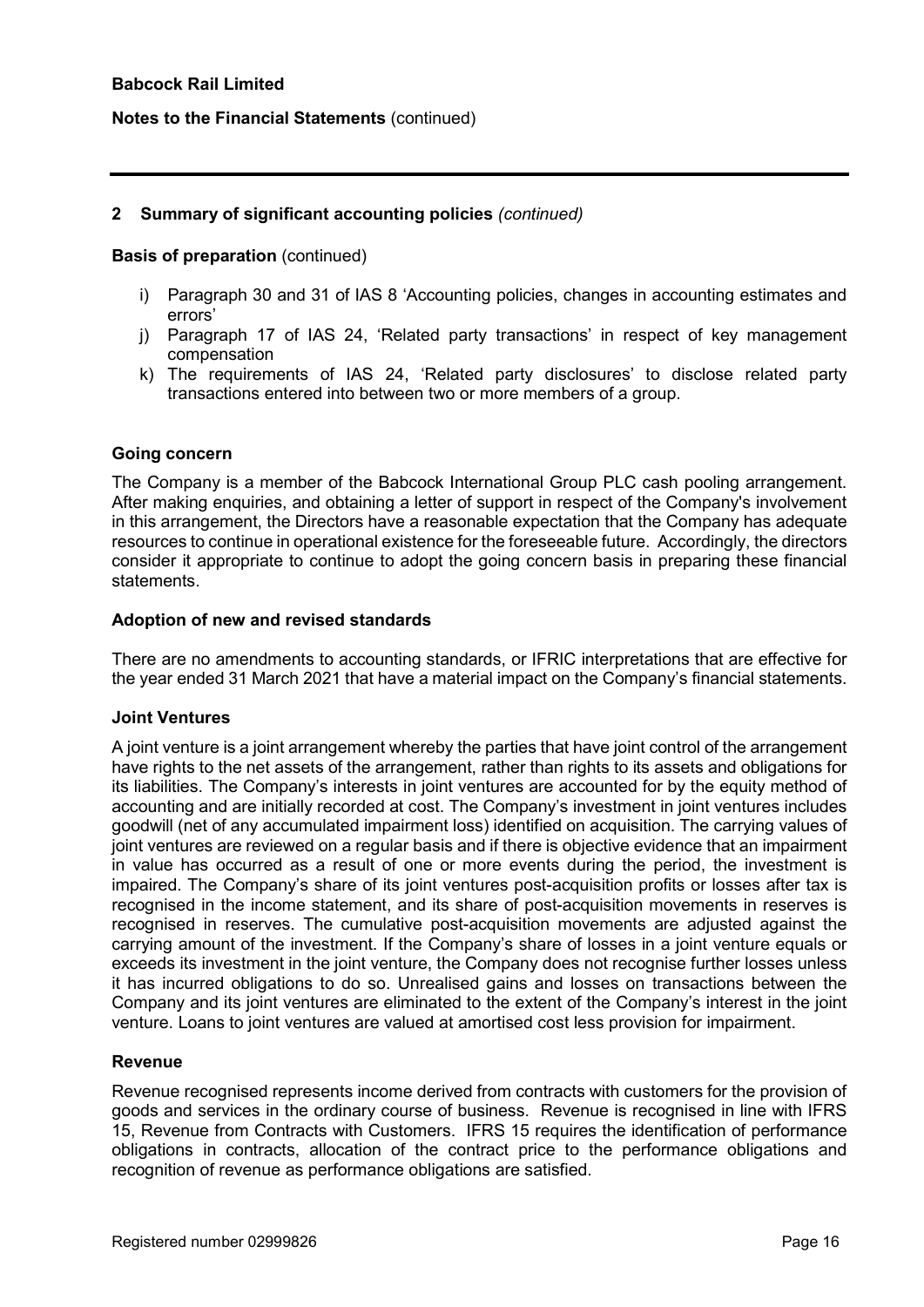# 2 Summary of significant accounting policies (continued)

#### Revenue (continued)

#### (a) Performance obligations

Contracts are assessed to identify each promise to transfer either a distinct good or service or a series of distinct goods or services that are substantially the same and have the same pattern of transfer to the customer. Goods and services are distinct and accounted for as separate performance obligations if the customer can benefit from them either on their own or together with other resources readily available to the customer and they are separately identifiable in the contract. The integrated output nature of many of the goods and services provided by the Company can result in contracts with one performance obligation.

#### (b) Allocation of contract price to performance obligations

The contract price represents the amount of consideration which the Company expects to receive in exchange for delivering the promised goods or services to the customer. Variable consideration is included in the contract price on the most likely outcome basis but only to the extent that it is highly probable that it will not reverse in the future. Given the bespoke nature of many of the goods and services the Company provides, stand-alone selling prices are generally not available and, in these circumstances, the Company allocates the contract price to performance obligations based on cost plus margin, in accordance with the Group's pricing principles. The Company's contracts typically do not include significant financial components.

#### (c) Revenue and profit recognition

Performance obligations are satisfied, and revenue recognised, as control of goods and services is transferred to the customer. Control can be transferred at a point in time or over time and the Company determines, for each performance obligation, whether it is satisfied over time or at a point in time. Performance obligations are satisfied over time if any of the following criteria are satisfied:

- the customer simultaneously receives and consumes the benefits of the Company's performance as it performs; or
- the Company's performance does not create an asset with an alternative use to the Company and the Company has an enforceable right to payment for work done; or
- the Company's performance creates or enhances an asset controlled by the customer.

Most of the Company's contracts meet the requirements to satisfy performance obligations and recognise revenue over time either because the customer simultaneously receives and consumes the benefits of the Company's performance as it performs or the Company's performance does not create an asset with an alternative use to the Company and the Company has an enforceable right to payment for work done.

Where the Company satisfies performance obligations over time, revenue is recognised using costs incurred as a proportion of total estimated costs to assess stage of completion, but with the stage of completion and revenue assessed in relation to each performance obligation. In some circumstances the Company also uses an output based earned value approach, as an indicator, to validate the cost based input approach and this approach uses suitably qualified and experienced Company personnel to assess the stage of completion of performance obligations.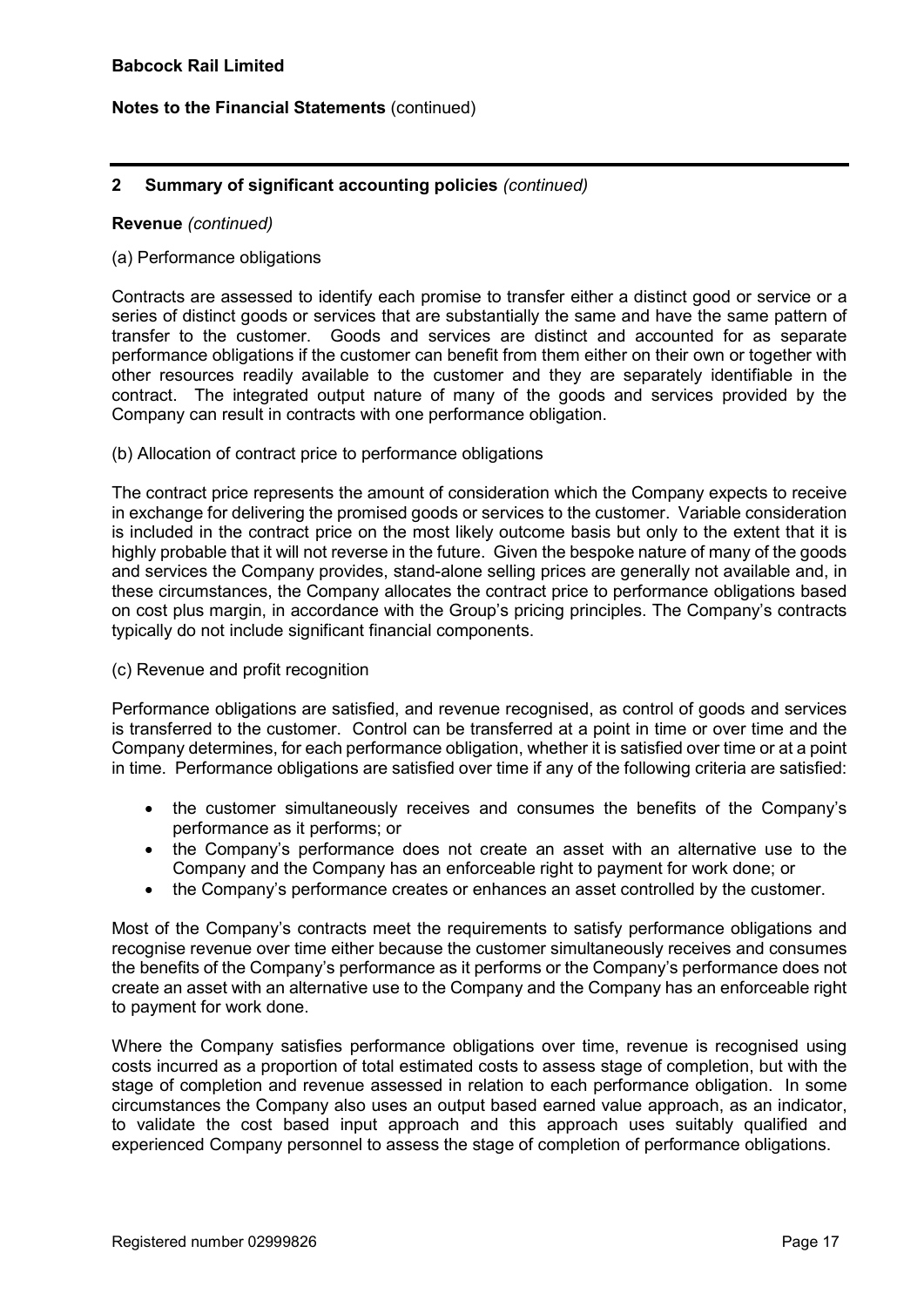# 2 Summary of significant accounting policies (continued)

#### Revenue (continued)

#### (c) Revenue and profit recognition (continued)

If a performance obligation is not satisfied over time, then revenue is recognised at the point in time that control is transferred to the customer. Point in time recognition mainly applies to sale of goods. Control typically transfers to the customer when the customer has legal title to the goods and this is usually coincident with delivery of the goods to the customer and right to payment by the Company.

Profit is recognised to the extent that the final outcome on contracts can be reliably assessed. Contract outturn assessments are carried out on a contract-by-contract basis by suitably qualified and experienced Group personnel and the assessments of all significant contracts are subject to review and challenge by local management, sector management and Group management.

Assessment of outcomes is in relation to separate performance obligations and includes variable consideration, which can include judgements on variations and claims, measured using the most likely outcome approach, to the extent that it is highly probable that there will not be a reversal in the amount of cumulative revenue recognised. Any expected loss on a contract is recognised immediately in the income statement.

The Company operates in a partnering environment with some customers and certain contracts include pain/gain share arrangements under which cost under/over spends against the contract target cost are shared with the customer. These contract sharing arrangements are included in the assessment of contract outturns.

The Company presents as an asset the gross amount due from customers for contract work for all contracts in progress for which costs incurred plus recognised profits (less recognised losses) exceed progress billings. The Company presents as a liability the gross amount due to customers for contract work for all contracts in progress for which progress billings exceed costs incurred plus recognised profits (less recognised losses).

(d) Costs of obtaining a contract

Pre-contract costs are recognised as expenses as incurred, except that directly attributable costs incurred from the point that it can be reliably expected that a contract will be obtained, typically at preferred bidder stage, and that the contract is expected to result in future net cash inflows.

#### (e) Contract mobilisation costs

Post-contract award but pre-contract operational start-up mobilisation costs are recognised as an asset and amortised over the life of the contract. These mobilisation costs are included within the contract value and relate to ensuring that assets and resources are mobilised as necessary to support delivery of performance obligations in accordance with contract requirements.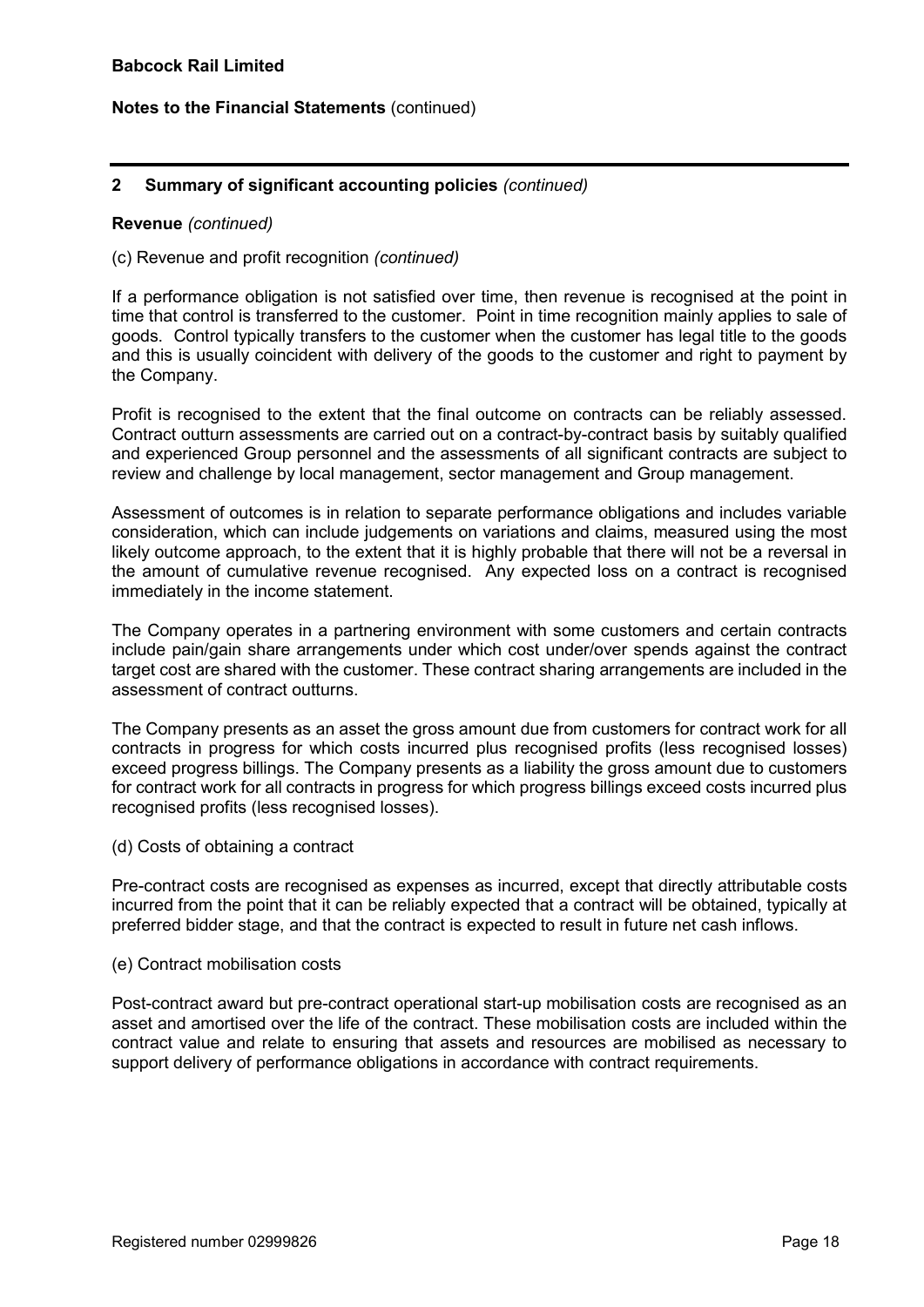# 2 Summary of significant accounting policies (continued)

#### Exceptional items

Items that are exceptional in size or nature are presented as exceptional items within the income statement. The separate reporting of exceptional items helps provide a better indication of the business's underlying business performance. Events which may give rise to the classification of items as exceptional include gains or losses on the disposal of businesses, material acquisition costs along with the restructuring of businesses and asset impairments.

#### Intangible assets

Intangible assets are stated at cost less accumulated amortisation. The intangible assets are as follows:

#### Goodwill

Goodwill relating to acquisitions prior to transition date is maintained at its net book value on the date of transition to FRS 101.

Annual impairment reviews are performed as outlined in note 12.

#### Property, plant and equipment

Property, plant and equipment are shown at cost less subsequent depreciation and impairment, except for land, which is shown at cost less impairment. Cost includes expenditure that is directly attributable to the acquisition of the items. Depreciation is provided on a straight-line basis to write off the cost of PPE over the estimated useful lives to their estimated residual value (reassessed at each balance sheet date) at the following annual rates:

| Leasehold property  | Lease term    |
|---------------------|---------------|
| Plant and equipment | 6.6% to 33.3% |

PPE is reviewed for impairment whenever events or changes in circumstances indicate that the carrying amount of the fixed asset may not be recoverable. An asset's carrying amount is written down immediately to its recoverable amount if the asset's carrying amount exceeds the higher of an asset's fair value less cost to sell or value in use.

#### Investments

Fixed asset investments are stated at cost less provision for impairment in value.

#### Trade receivables

Trade receivables are stated at their cost less provision for bad debts. A provision for bad debt is established when there is objective evidence that the collection of the debt is no longer probable.

#### Share based payments

The Group operates equity-settled, share-based compensation plans. The economic cost of awarding shares and share options to employees is recognised as an expense in the income statement equivalent to the fair value of the benefit awarded. The fair value is determined by reference to option pricing models. The charge is recognised in the income statement over the vesting period of the award.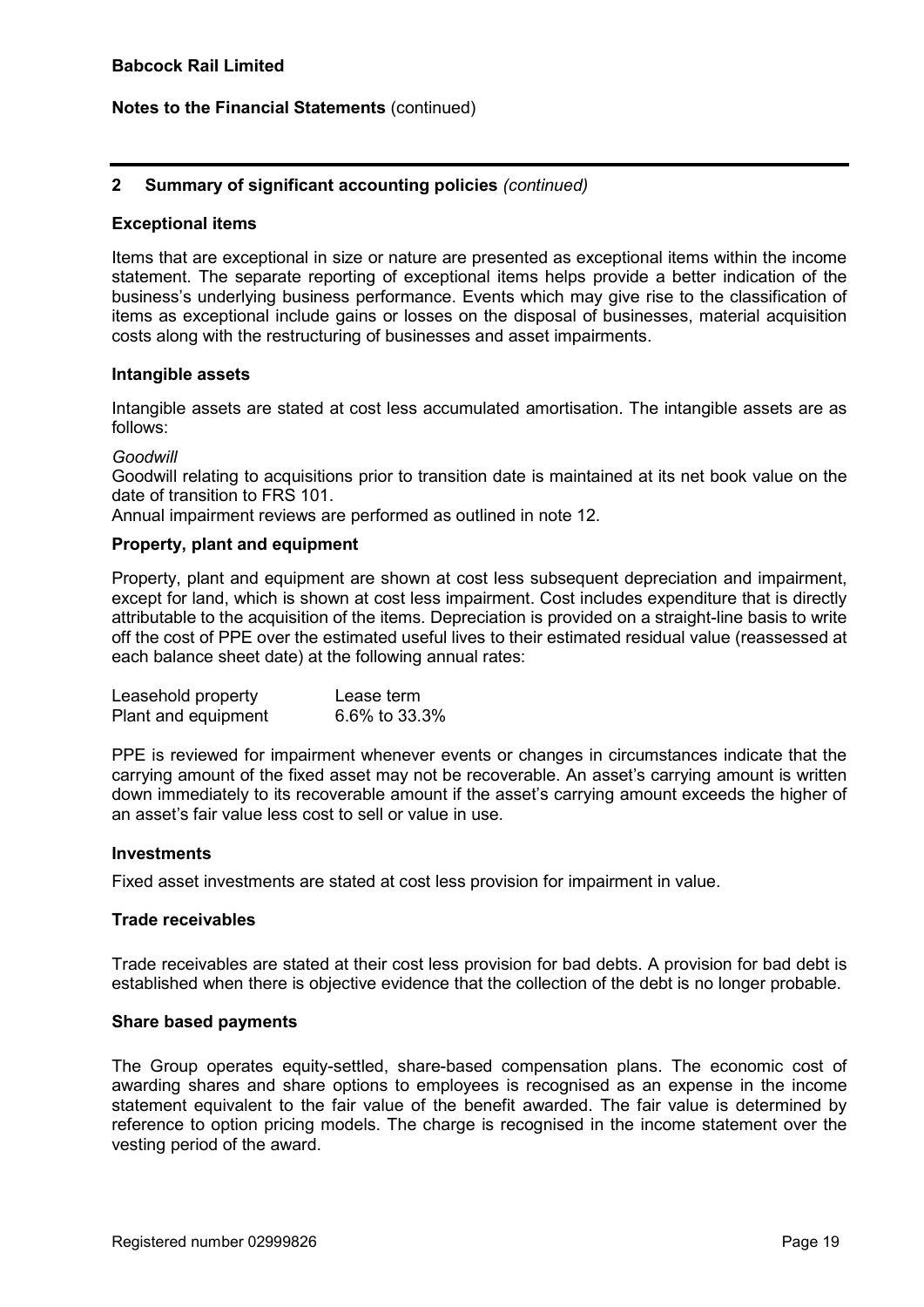# 2 Summary of significant accounting policies (continued)

#### **Taxation**

#### (a) Current income tax

Current tax is provided at amounts expected to be paid (or recovered) using the tax rates and laws that have been enacted or substantially enacted by the balance sheet date.

#### (b) Deferred income tax

Deferred income tax is provided in full, using the liability method, on temporary differences arising between the tax basis of assets and liabilities and their carrying amounts in the consolidated financial statements. However, if the deferred income tax arises from initial recognition of an asset or liability in a transaction, other than a business combination, that at the time of the transaction affects neither accounting nor taxable profit or loss, it is not accounted for. Deferred income tax is determined using tax rates (and laws) that have been enacted, or substantially enacted by the balance sheet date and are expected to apply when the related deferred income tax asset is realised or the deferred income tax liability is settled.

Deferred income tax assets are recognised to the extent that it is probable that future taxable profit will be available against which the temporary differences can be utilised.

Tax is recognised in the income statement except to the extent that it relates to items recognised directly in either other comprehensive income or in equity.

#### Pensions costs and other post-retirement benefits

The Company participates in a defined benefit scheme that shares risks between entities under common control. The defined benefit scheme defines the amount of pension benefit that an employee will receive on retirement, usually dependent on one or more factors such as age, years of service and compensation.

The cost of providing benefits is determined using the projected unit credit actuarial valuation method. The total service cost and associated administration costs of the pension scheme are charged to operating profit in the entities who participate in the scheme. In addition, a retirement benefit interest charge on the net pension deficit is charged to the income statement as a finance cost. Actuarial gains and losses are recognised directly in equity through the statement of comprehensive income.

The fair value of plan assets, are measured in accordance with FRS 101 fair value hierarchy and includes the use of appropriate valuation techniques.

The extent to which the Company recognises its share of the income statement charge, the assets and liabilities of the scheme, and the actuarial gain or loss is determined by the proportion of active members of the scheme that it employs.

The scheme's liability is the present value of the defined benefit obligation at the end of the reporting date less the fair value of the plan assets at the reporting date.

The Company participates in a defined benefit contribution scheme. Obligations for contributions to the defined benefit pension plan are recognised as an expense in the income statement.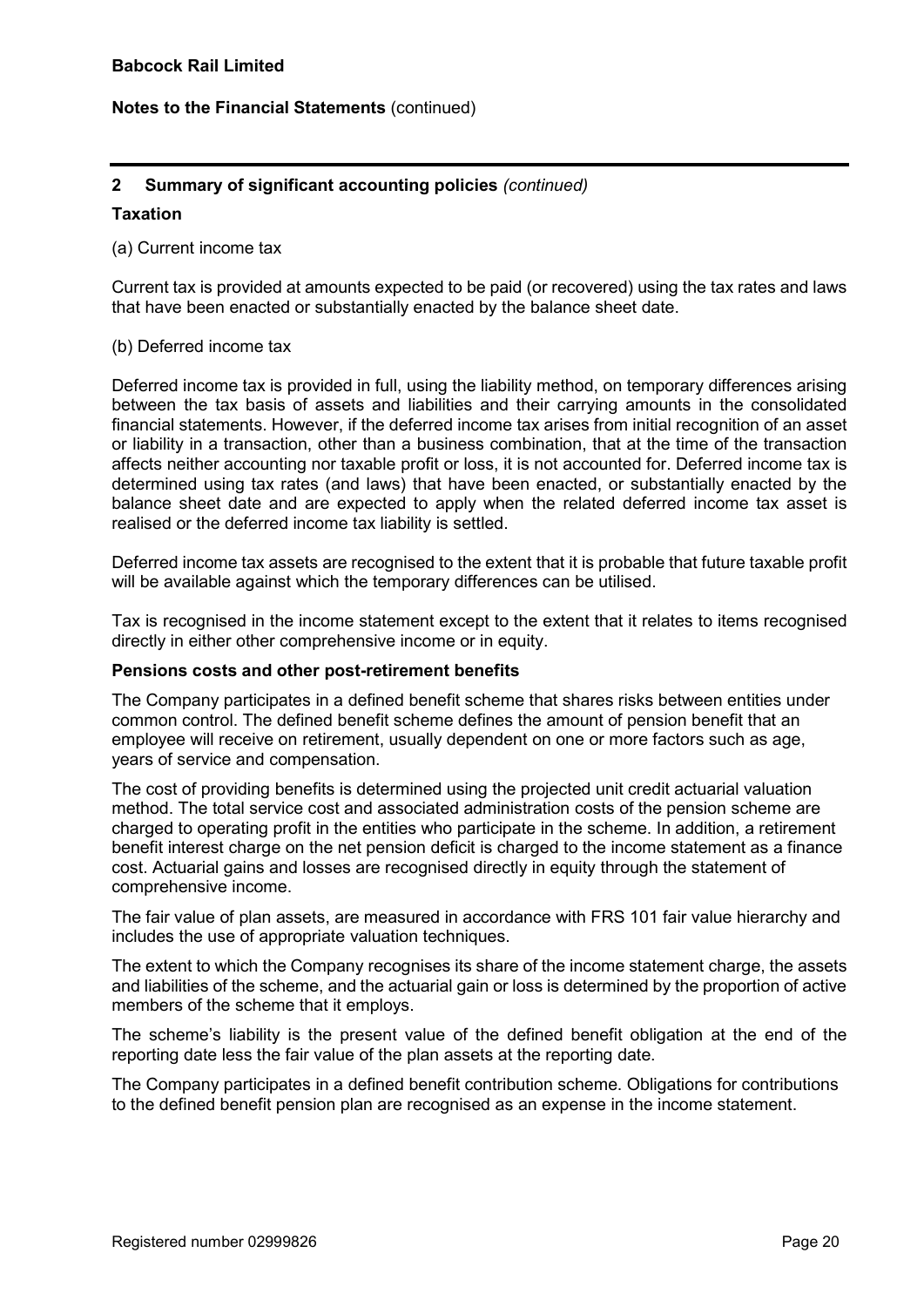# 2 Summary of significant accounting policies (continued)

#### Foreign currencies

Foreign currency transactions are translated into the functional currency using the exchange rates prevailing at the dates of the transactions. Monetary assets and liabilities denominated in foreign currencies are translated into the local currency at the year end exchange rates.

Foreign exchange gains and losses resulting from the settlement of such transactions and from the translation at exchange rates ruling at the balance sheet date of monetary assets and liabilities denominated in foreign currencies are recognised in the income statement.

#### Lessee Accounting

For all leases in which the Company is a lessee (other than those meeting the criteria detailed below), the present value of future lease payments are capitalised to the statement of financial position in accordance with IFRS 16 'Leases', with a corresponding right of use asset recognised. Lease payments are discounted using the interest rate implicit in the lease or the incremental borrowing rate where the interest rate implicit in the lease is not available.

Depreciation of right of use assets is recognised as an expense in the income statement on a straight-line basis over the shorter of the asset's useful life or expected term of the lease.

Interest on the lease liability is recognised as a finance expense in the income statement over time, with the rate being determined at lease inception based on a number of factors including asset type, lease currency and lease term.

Right of use assets are reviewed for impairment whenever events or changes in circumstances indicate that the carrying amount may not be recoverable, with the impairment expense being recognised in the income statement. Where a lease is terminated early, any termination fees or gain or loss relating to the release of right of use asset and lease obligation are recognised as a gain or loss through the income statement.

Payments in respect of short-term leases or low-value leases are expensed straight-line to the income statement as permitted by IFRS 16 'Leases'. A lease is considered short-term if the total lease length is less than 12 months, and low-value if the underlying asset would cost less than £5,000 to buy new.

#### Provisions for liabilities

A provision is recognised in the balance sheet when the Company has a present legal or constructive obligation as a result of a past event, it is probable that an outflow of economic benefits will be required to settle the obligation and the amount has been reliably estimated. If the effect is material, provisions are determined by discounting the expected future cash flows at an appropriate discount rate.

A provision for onerous contracts is recognised when the expected benefits to be derived by the Company from a contract are lower than the unavoidable cost of meeting its obligations under the contract. A provision for warranties is recognised on completed contracts and disposals when there is a realistic expectation of the Company incurring further costs.

Provisions for losses on contracts are recorded when it becomes probable that total estimated contract costs will exceed total contract revenues. Such provisions are recorded as write downs of contract balances for that portion of the work which has already been completed, and as liability provisions for the remainder. Losses are determined on the basis of estimated results on completion of contracts and contract assessments are updated regularly. A provision is made where operating leases are deemed to be onerous.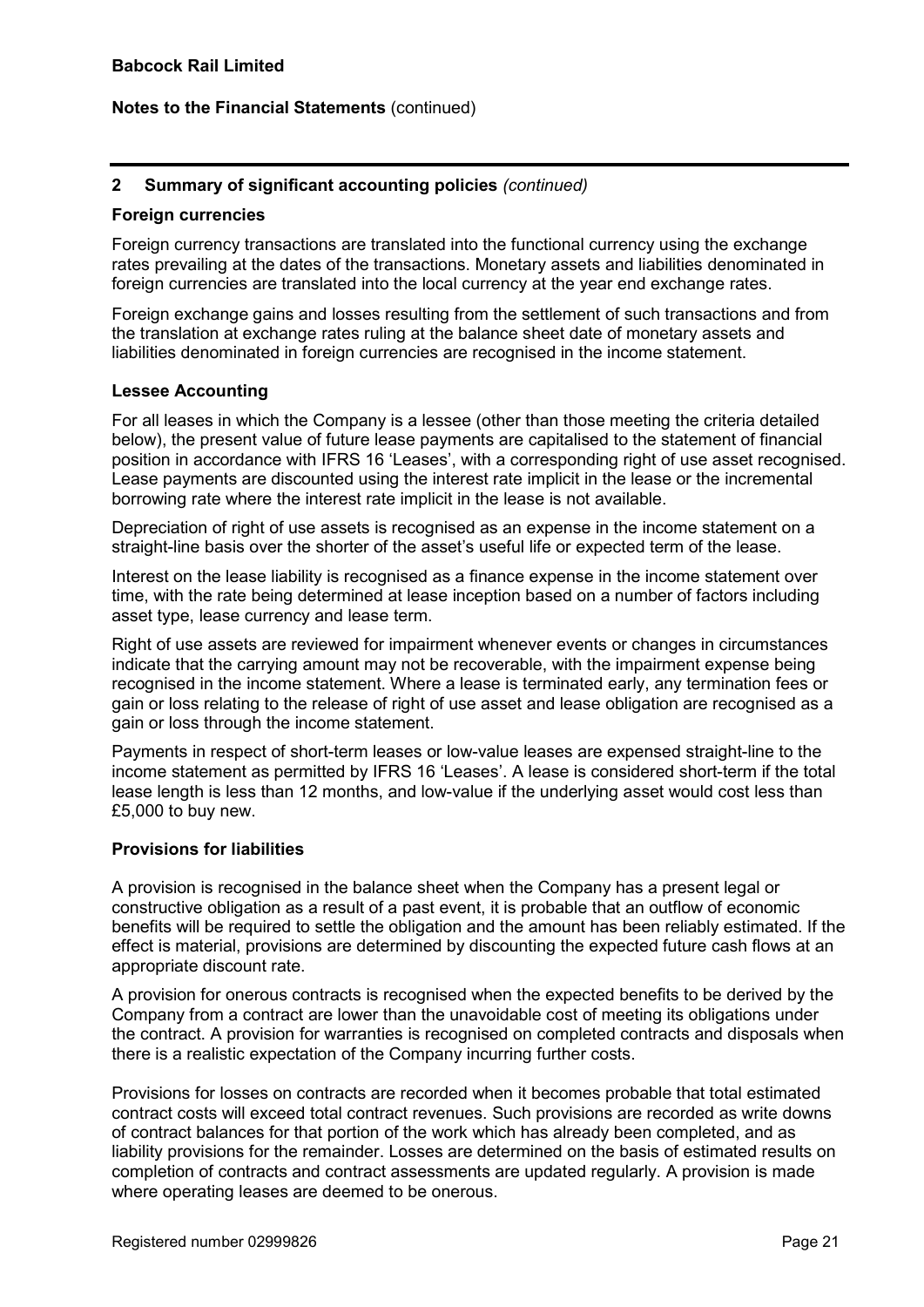# 2 Summary of significant accounting policies (continued)

#### Provisions for liabilities (continued)

A provision for deferred consideration on acquisitions is recognised when the Company has a realistic expectation of the expense based on the Purchase and Sale Agreement.

A provision for employee benefits is recognised when there is a realistic expectation of the liability.

# 3 Critical accounting estimates and judgements

In the course of preparation of the financial statements no judgements have been made in applying the Company's accounting policies, other than those involving estimates, that have had a material effect on the amounts recognised in the financial statements. The application of the Company's accounting policies requires the use of estimates and the inherent uncertainty in forward looking estimates may result in a material adjustment to the carrying amount of assets and liabilities in the next financial year.

Critical accounting estimates are subject to continuing evaluation and are based on historical experience and other factors, including expectations of future events that are believed to be reasonable in light of known circumstances. Critical accounting estimates in relation to these financial statements are considered below:

#### Revenue and profit recognition

Revenue and profit recognition on contracts is based on estimates of outturn revenues and costs on a contract-by-contract basis. Both of these estimates can involve significant levels of estimation uncertainty. Estimating contract revenues can involve judgements around whether the Company will meet performance targets, earn incentives and the pricing of any scope changes, variations or claims under the contract. When considering variations to contracts, the Company must make a judgement as to whether the variation should be accounted for as a separate, distinct contract or be considered, and accounted for, as part of the original contract. This judgement will depend on the scope of the variation, its pricing and the contractual terms.

Contract outturn assessments are carried out by suitably qualified and experienced personnel and include assessments of variable consideration and contract contingencies arising out of technical, commercial, operational and other risks. When considering variations, claims and contingencies, the Company analyses various factors including the contractual terms, status of negotiations with the customer and historic experience with that customer and similar contracts. The assessment of all significant contracts are subject to review and challenge. As contracts near completion, often less judgement is needed to determine the size of the expected outturn.

# Defined benefit pension scheme

The Company has an obligation to pay pension benefits to certain employees. The cost of these benefits and the present value of the obligation depend on a number of factors, including: life expectancy, salary increases, asset valuations and the discount rate on corporate bonds.

Management estimates these factors in determining the net pension obligation in the balance sheet. The assumptions reflect historical experience and current trends. See note 21 for the disclosures of the defined benefit pension scheme.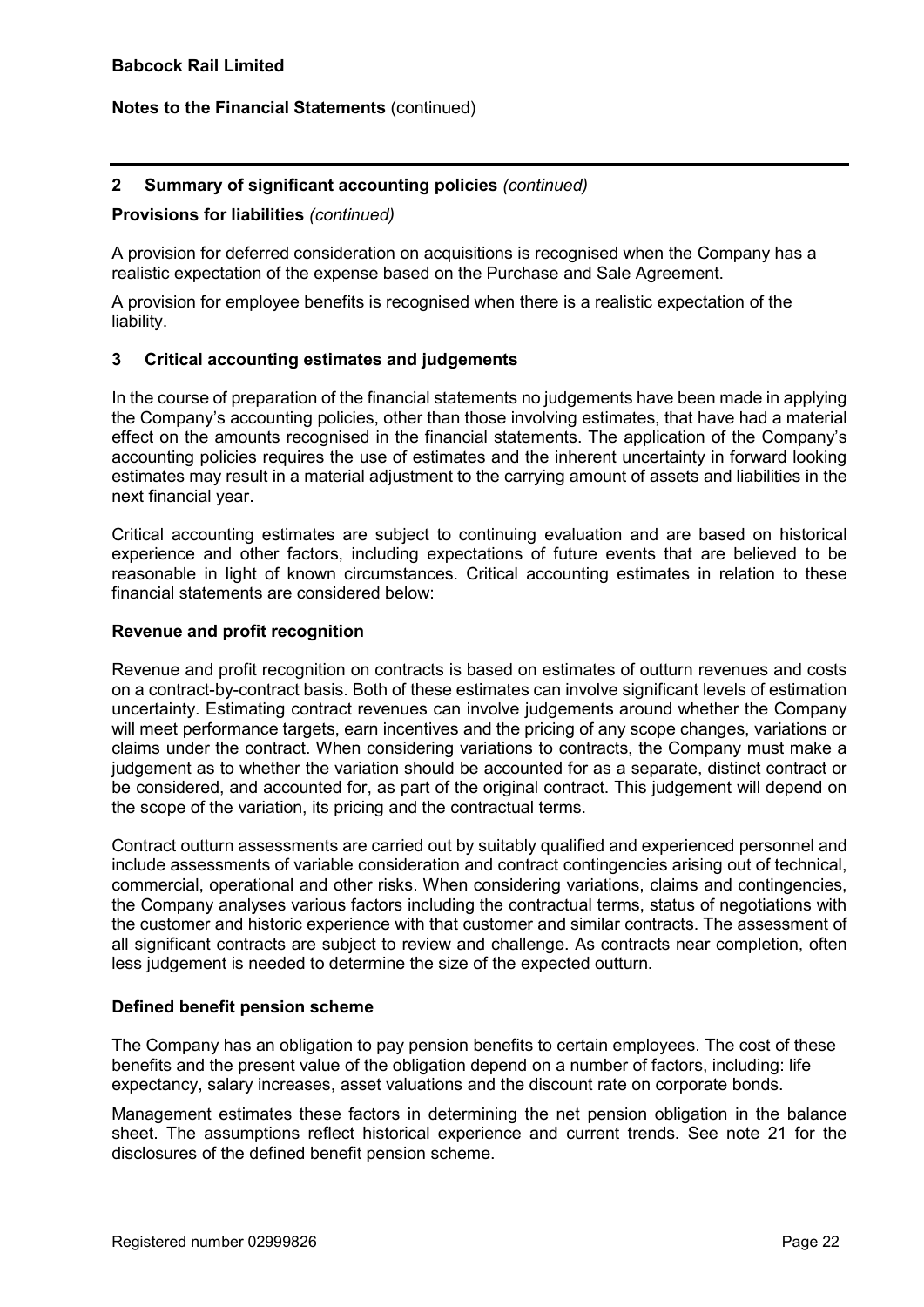#### 4 Revenue

Revenue is wholly attributable to the principal activities of the Company and arises as follows:

|                                                  | 2021<br>£'000 | 2020<br>£'000 |
|--------------------------------------------------|---------------|---------------|
| Provision of services -<br>transferred over time | 116,340       | 104,701       |
|                                                  | 116,340       | 104,701       |

All the revenue in the year ending 31 March 2021 originated in the United Kingdom.

# 5 Finance income and finance costs

|                                                  | 2021<br>£'000 | 2020<br>£'000 |
|--------------------------------------------------|---------------|---------------|
| <b>Finance income:</b>                           |               |               |
| Loan interest receivable from group undertakings | 1,811         | 2,236         |
| <b>Finance costs:</b>                            |               |               |
| <b>Bank interest</b>                             | (52)          | (92)          |
| <b>IFRS 16 interest</b>                          | (437)         | (389)         |
| Loan interest payable to group undertakings      | (153)         |               |
| Share of joint venture interest                  | (-)           | (11)          |
|                                                  | (642)         | (492)         |
| 6<br><b>Operating loss</b>                       |               |               |
| Operating loss is stated after charging:         |               |               |
|                                                  | 2021          | 2020          |
|                                                  | £'000         | £'000         |
| Depreciation on tangible assets (note 13)        | 109           | 86            |
| Right of use depreciation (Note 14)              | 2,995         | 1,856         |
| Audit fees payable to the Company's auditors     | 69            | 58            |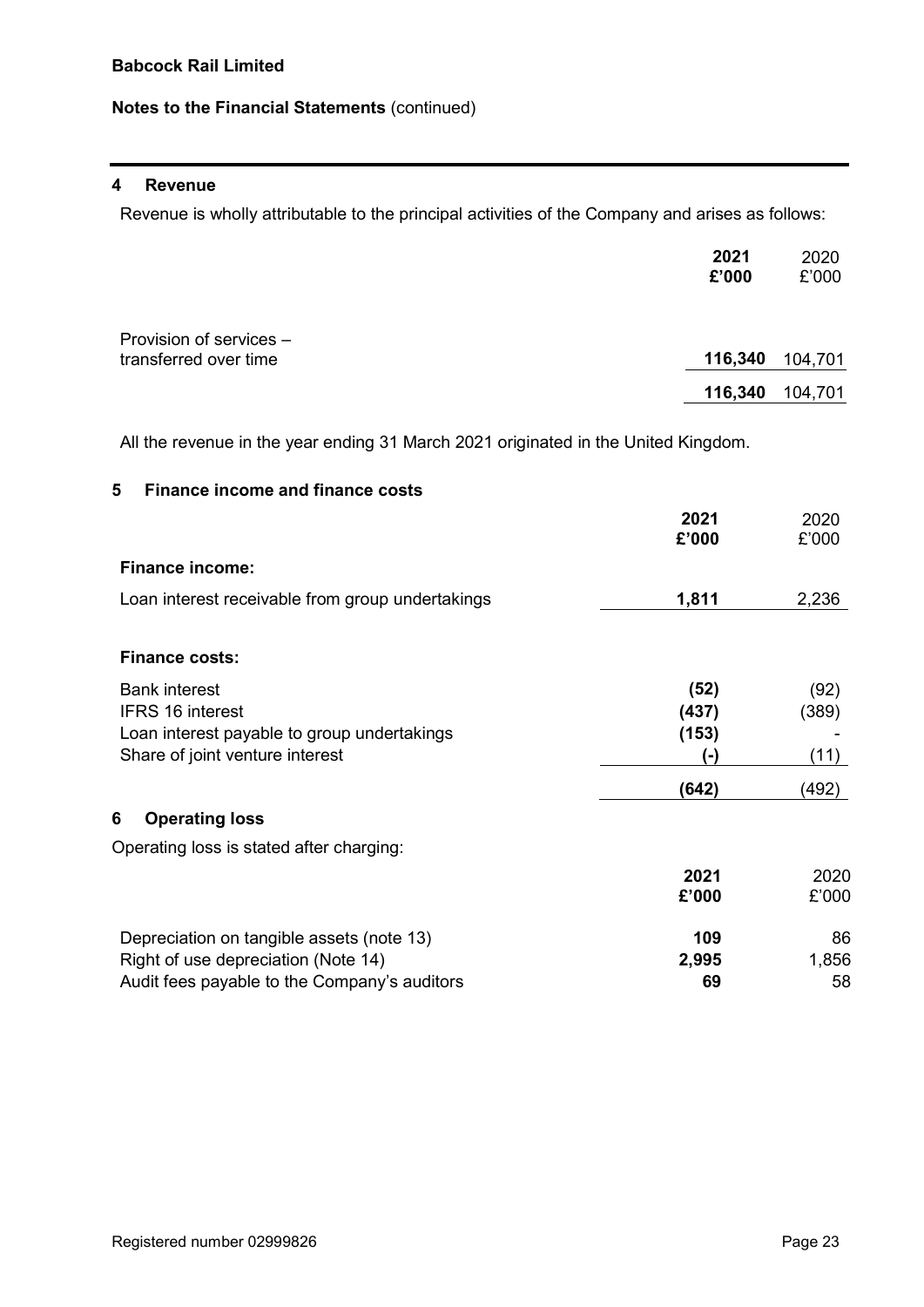# 7 Staff costs

The average monthly number of employees (including directors) employed by the Company during the year was as follows:

|                                         | 2021<br><b>Number</b> | 2020<br>Number |
|-----------------------------------------|-----------------------|----------------|
| Operations                              | 358                   | 366            |
| Management and administration           | 347                   | 390            |
|                                         | 705                   | 756            |
| Their aggregate remuneration comprised: |                       |                |
|                                         | 2021<br>£'000         | 2020<br>£'000  |
| Wages and salaries                      | 37,467                | 37,469         |
| Social security costs                   | 4,456                 | 4,614          |
| Other pension costs                     | 4,982                 | 4,728          |
|                                         | 46,905                | 46,811         |

Included in other pension costs are £2,707,000 (2020: £2,709,000) in respect of the defined benefit schemes and £2,005,000 (2020: £2,019,000) in respect of the defined contribution scheme.

The employment costs above include those of employees providing management services to other group companies, as well as staff seconded to other group companies. These are recharged to those business entities.

# 8 Directors' remuneration

The emoluments of the directors, including pension contributions, paid by any Company in respect of services provided to this Company were as follows:

|                                         | 2021<br>£'000 | 2020<br>£'000 |
|-----------------------------------------|---------------|---------------|
| Emoluments (including benefits in-kind) | 428           | 550           |
| Defined contribution pension scheme     | 34            | 66            |
| Compensation for loss of office         | 557           |               |
|                                         | 1,019         | 616           |

During the year no (2020: three) directors remunerated by Babcock Rail Limited exercised share options under long term incentive plans and three (2020: three) directors were entitled to receive share options under long term incentive plans.

Retirement benefits are accruing to one director (2020: one) under defined benefit pension schemes.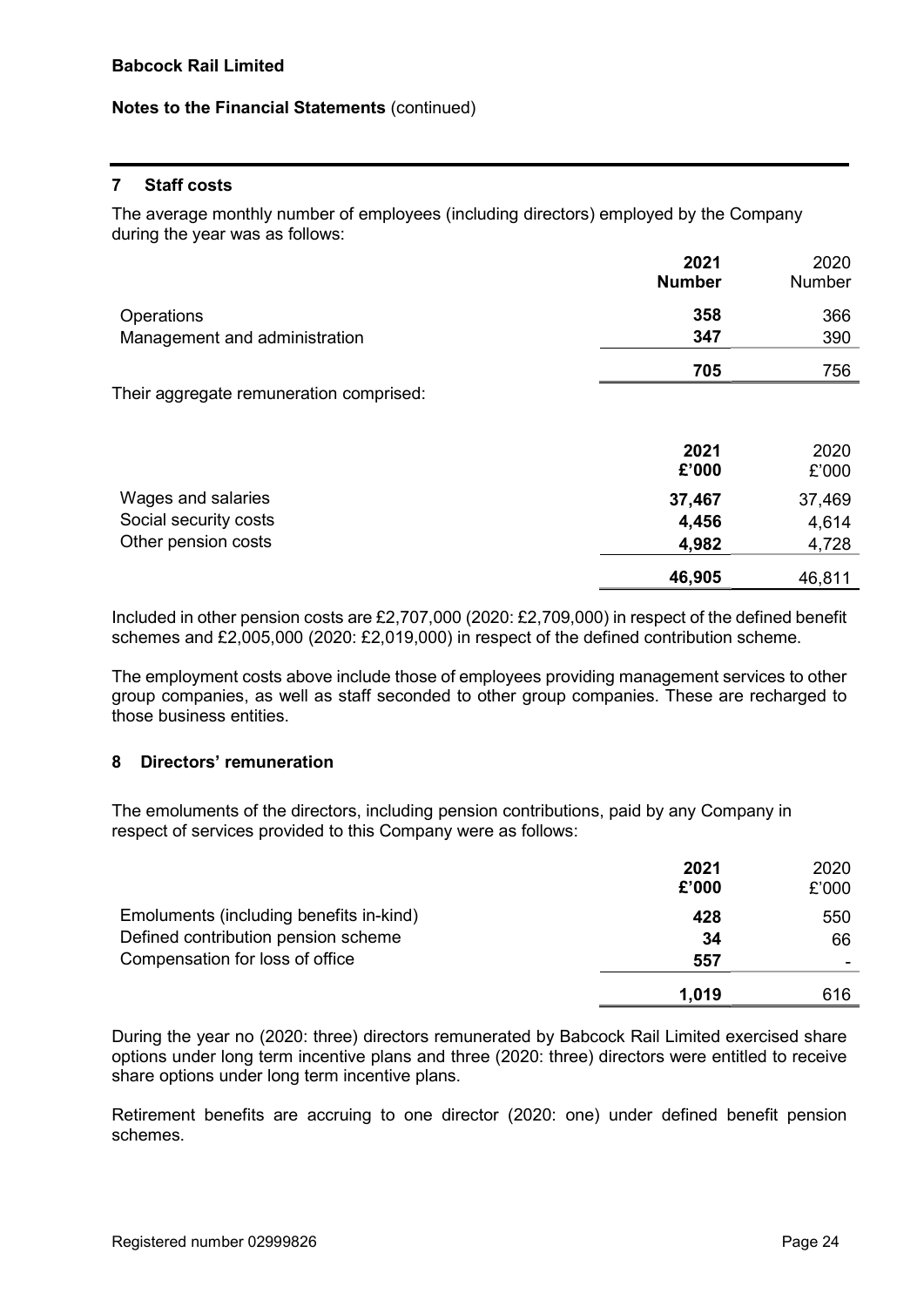#### 8 Directors' remuneration (continued)

Except for four (2020: four) directors, all of the directors of the Company are remunerated by other Babcock Group companies. It is not possible to make an accurate apportionment of these directors' emoluments relating to services provided to the Company and as such no disclosure of emoluments received by these directors has been made in these financial statements. No recharge is made for costs borne by the Company in relation to services performed by the directors in relation to other Babcock Group companies.

The above amounts for remuneration include the following in respect of the highest paid director:

|                                                    | 2021  | 2020  |
|----------------------------------------------------|-------|-------|
|                                                    | £'000 | £'000 |
| Emoluments (excluding pension contributions)       | 95    | 213   |
| Company pension contributions (in place of accrued |       |       |
| benefit entitlement under the group's defined      |       |       |
| contribution scheme)                               | 9     | 47    |
| Defined benefit pension scheme:                    |       |       |
| Accrued pension at the end of the year<br>$\sim$   | ٠     |       |
| Accrued lump sum at the end of the year<br>$\sim$  |       |       |
| Compensation for loss of office                    | 473   |       |

In 2020 the highest paid director exercised shares under long term incentive plans.

# 9 Exceptional Costs

|                                                                      | 2021<br>£'000  | 2020<br>£'000 |
|----------------------------------------------------------------------|----------------|---------------|
| Write down system upgrade project costs<br>Other restructuring costs | 2,145<br>4,158 | 9,431         |
|                                                                      | 6,303          | 9,431         |

Exceptional items are those items which are exceptional in nature or size.

During the financial year £6.3m of exceptional costs were incurred. The company's financial systems upgrade project was put on hold as part of an overall review of capital expenditure at group level and spend to date of £2.1m was written off. A further review of the recoverability of the trading balances on the ABC electrification JV investment was carried out with the conclusion to recognise a provision of £4.4m. In additional unutilised restructuring provisions of £0.2m were written back to the P&L.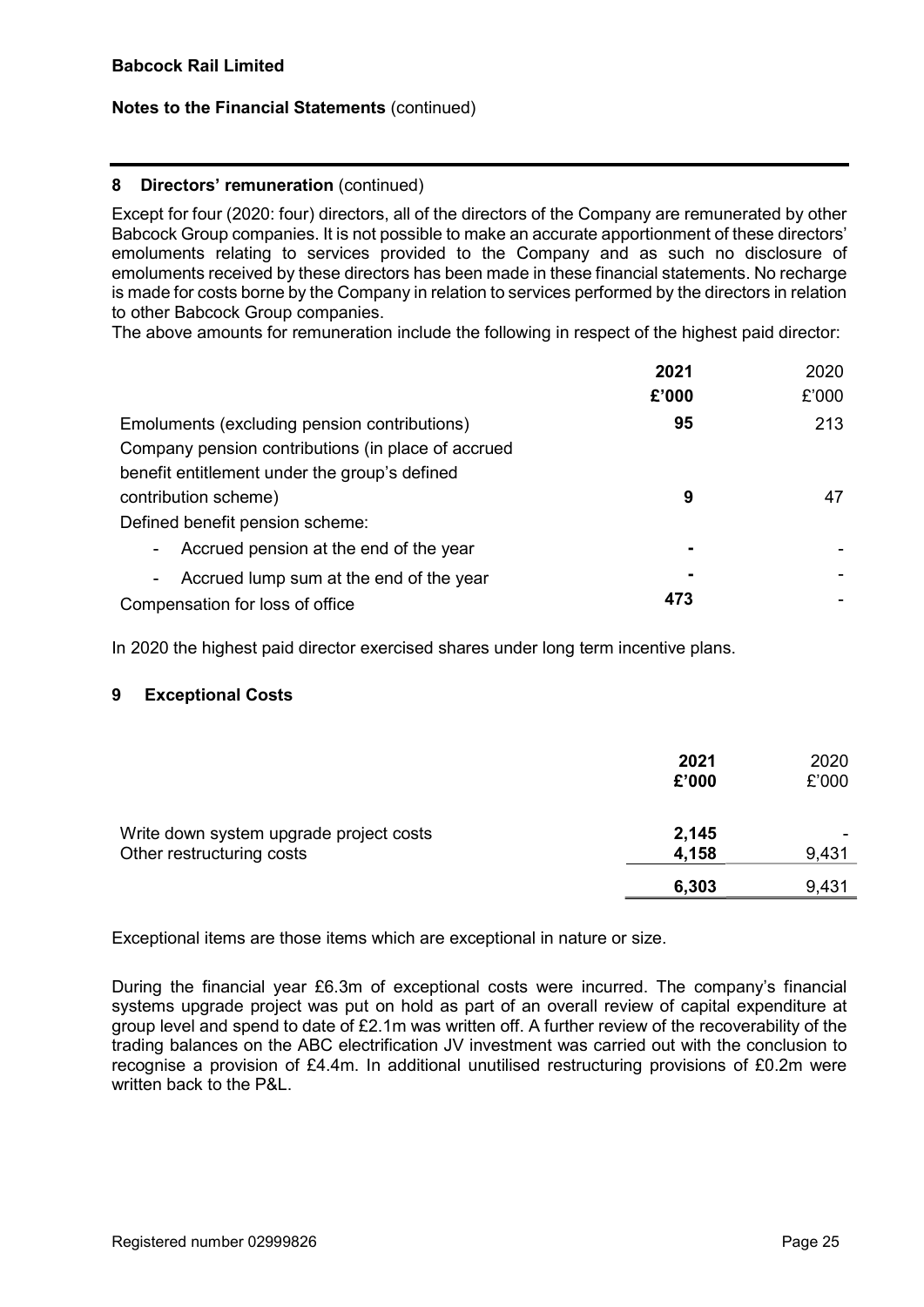# 10 Share based payments

The charge to the income statement has been based on the assumptions below and is based on the binomial model as adjusted, allowing for a closed form numerical-integrated solution, which makes it analogous to the Monte Carlo simulations, including performance conditions. The detailed description of the plans below is included within the Remuneration report.

During the year the total charge relating to employee share-based payment plans was £nil (2020: £0.1 million), all of which related to equity-settled share-based payment transactions.

After tax, the income statement charge was £nil (2020: £0.1 million).

The fair value per option granted and the assumptions used in the calculation are as follows:

|      | Options<br>awarded<br>Number | Share price<br>at grant or<br>modification<br>date<br>Pence | Expected<br>volatility<br>$\frac{0}{0}$ | Option<br>life<br>Years | Expectations<br>of meeting<br>performance<br>criteria -<br><b>EPS/ROCE</b><br>$\frac{0}{0}$ | Fair value<br>per option<br><b>TSR</b><br>Pence | Fair value<br>per option<br>EPS/ROCE<br>Pence | Correlation<br>$\frac{0}{0}$ | Grant or<br>modification<br>date |
|------|------------------------------|-------------------------------------------------------------|-----------------------------------------|-------------------------|---------------------------------------------------------------------------------------------|-------------------------------------------------|-----------------------------------------------|------------------------------|----------------------------------|
| 2020 | 695,458                      | 350.0                                                       | 19.0%                                   | 6.0                     | 100.0%                                                                                      |                                                 | 305.2                                         | 55.0%                        | 01/12/20                         |
| 2020 | 2,091,247                    | 350.0                                                       | 19.0%                                   | 4.0                     | 100.0%                                                                                      | —                                               | 350.0                                         | 55.0%                        | 01/12/20                         |
| 2020 | 1,341,477                    | 350.0                                                       | 19.0%                                   | 6.0                     | 100.0%                                                                                      | 137.9                                           | 305.2                                         | 55.0%                        | 01/12/20                         |
| 2020 | 118,320                      | 289.0                                                       | 19.0%                                   | 4.0                     | 100.0%                                                                                      | -                                               | 289.0                                         | 55.0%                        | 03/08/20                         |
| 2020 | 146,306                      | 289.0                                                       | 19.0%                                   | 3.0                     | 100.0%                                                                                      | -                                               | 289.0                                         | 55.0%                        | 03/08/20                         |
| 2020 | 192,096                      | 284.2                                                       | 19.0%                                   | 4.0                     | 100.0%                                                                                      | -                                               | 284.2                                         | 55.0%                        | 13/08/20                         |
| 2020 | 8,474                        | 284.2                                                       | 19.0%                                   | 3.0                     | 100.0%                                                                                      | $\overline{\phantom{0}}$                        | 284.2                                         | 55.0%                        | 13/08/20                         |
| 2019 | 1,370,671                    | 472.8                                                       | 11.0%                                   | 6.0                     | -                                                                                           | 70.9                                            | 472.8                                         | 45.0%                        | 13/06/19                         |
| 2019 | 3,019,033                    | 472.8                                                       | 11.0%                                   | 4.0                     |                                                                                             | 70.9                                            | 472.8                                         | 45.0%                        | 13/06/19                         |
| 2019 | 313,909                      | 472.8                                                       | 11.0%                                   | 4.0                     | 100.0%                                                                                      |                                                 | 472.8                                         | 45.0%                        | 13/06/19                         |
| 2019 | 93,430                       | 472.8                                                       | 11.0%                                   | 3.0                     | 100.0%                                                                                      | -                                               | 472.8                                         | 45.0%                        | 13/06/19                         |
| 2018 | 1,370,671                    | 472.8                                                       | 11.0%                                   | 6.0                     | -                                                                                           | 70.9                                            | 472.8                                         | 45.0%                        | 13/06/18                         |
| 2018 | 3,019,033                    | 472.8                                                       | 11.0%                                   | 4.0                     | -                                                                                           | 70.9                                            | 472.8                                         | 45.0%                        | 13/06/18                         |
| 2018 | 313,909                      | 472.8                                                       | 11.0%                                   | 4.0                     | 100.0%                                                                                      | -                                               | 472.8                                         | 45.0%                        | 13/06/18                         |
| 2018 | 93,430                       | 472.8                                                       | 11.0%                                   | 3.0                     | 100.0%                                                                                      |                                                 | 472.8                                         | 45.0%                        | 13/06/18                         |
| 2017 | 860,157                      | 856.0                                                       | 14.0%                                   | 6.0                     | —                                                                                           | 370.9                                           | 856.0                                         | 56.0%                        | 14/06/17                         |
| 2017 | 1,699,323                    | 856.0                                                       | 14.0%                                   | 4.0                     |                                                                                             | 370.9                                           | 856.0                                         | 56.0%                        | 14/06/17                         |
| 2017 | 187,433                      | 856.0                                                       | 14.0%                                   | 4.0                     | 100.0%                                                                                      |                                                 | 856.0                                         | 56.0%                        | 14/06/17                         |
| 2017 | 90,777                       | 856.0                                                       | 14.0%                                   | 3.0                     | 100.0%                                                                                      |                                                 | 856.0                                         | 56.0%                        | 14/06/17                         |

#### DBMP, PSPS AND DBP<sup>1</sup>

1. DBMP = 2012 Deferred Bonus Matching Plan, PSP = 2009 Performance Share Plan and DBP = 2012 Deferred Bonus Plan.

Both the vesting period and the expected life of all DBMP and PSP awards are three years, but for the DBP they are two years, other than for Executive Directors where the vesting period is three years. The holders of all awards receive dividends.

PSP awards for 2017 to 2019 are split evenly between the performance criteria of TSR, EPS and ROCE.

For PSP awards made in December 2020, 2,786,705 were made via the use of restricted shares with a three-year vesting period. There are no performance conditions attached. A further 1,341,477 awards were made where the performance criteria is 50% against free cash flow and 50% TSR.

There are no performance conditions attached to the DBP.

The expected volatility is based on historical volatility over the last one to three years. The expected life is the average expected period to exercise. The risk-free rate of return is the yield on zero-coupon government bonds of a term consistent with the assumed option life.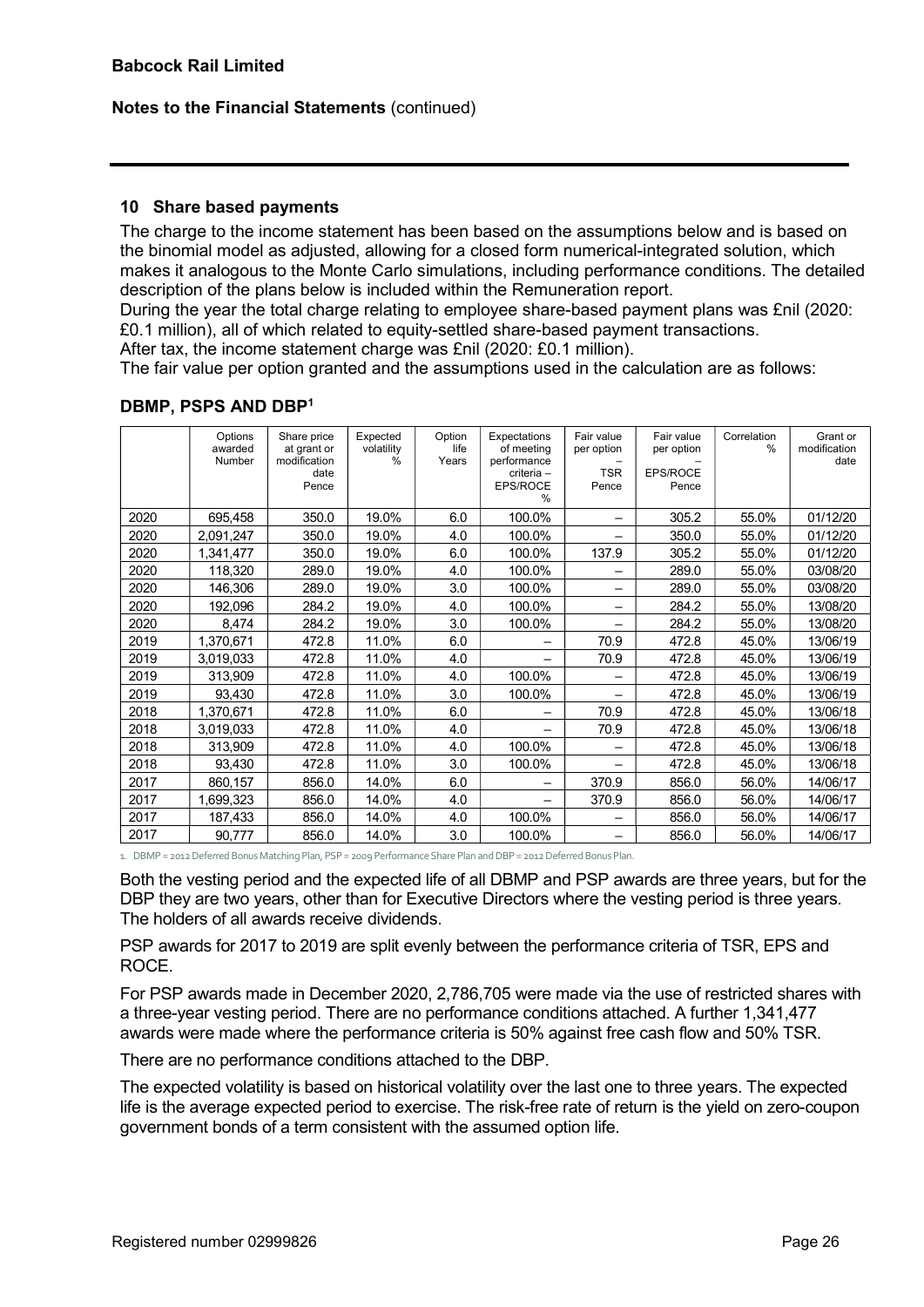# 10 Share based payments (continued)

The Group also operates the Babcock Employee Share Plan which allows employees to contribute up to £150 per month to the fund, which then purchases shares on the open market on the employees' behalf. The Group provides matching shares, purchased on the open market, of one share for every 10 purchased by the employee. During the year the Group bought 180,175 matching shares (2020: 104,756 matching shares) at a cost of £0.5 million (2020: £0.5 million).

The Group also operates the Babcock Employee Share Plan International which reflects the structure of the UK Plan. During the year 5,000 matching shares were purchased on the open market (2020: 1,000 matching shares) and 1,193 matching shares vested (2020: 713 matching shares) leaving a balance of 5,012 matching shares (2020: 1,205 matching shares).

#### 11 Income tax credit

|                                                                      | 2021<br>£'000 | 2020<br>£'000 |
|----------------------------------------------------------------------|---------------|---------------|
| Tax expense/(income) included in income statement                    |               |               |
| <b>Current tax:</b>                                                  |               |               |
| UK Corporation tax on loss of the year                               |               | 28            |
| Total Current tax charge for the year                                |               | 28            |
| <b>Deferred tax:</b>                                                 |               |               |
| Origination and reversal of temporary differences                    | (203)         | (947)         |
| Adjustments in respect of deferred tax for prior years               | 1,732         | 21            |
| Impact of change in UK tax rate                                      |               | (149)         |
| Total deferred tax charge/(credit)                                   | 1,529         | (1,075)       |
| <b>Total Tax on loss</b>                                             | 1,529         | (1,047)       |
|                                                                      | 2021<br>£'000 | 2020<br>£'000 |
| Tax (income)/expense included in other comprehensive income          |               |               |
| <b>Current tax</b>                                                   |               |               |
| Deferred tax:                                                        |               |               |
| Tax impact of actuarial losses/(gains) on pension liability          | 8,873         | (2, 185)      |
| Impact of change in tax rates                                        |               | 1,326         |
| Total tax (income)/expense included in other comprehensive<br>income | 8,873         | (859)         |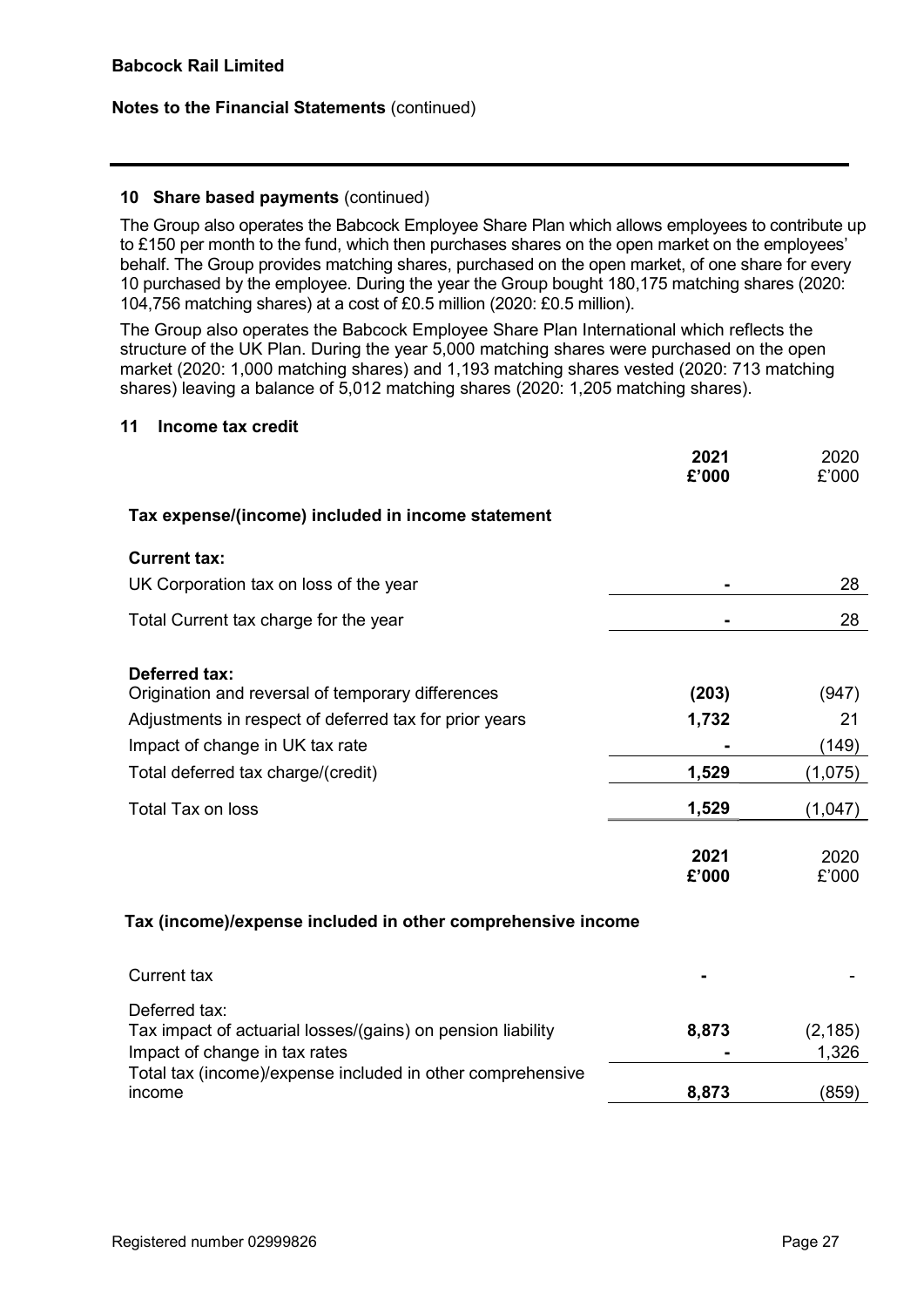#### 11 Income tax credit (continued)

The tax assessed for the year is lower than (2020: lower) the standard rate of corporation tax in the UK for the year ended 31 March 2021 of 19% (2020: 19%). The differences are explained below:

|                                                                                                                                              | 2021<br>£'000 | 2020<br>£'000 |
|----------------------------------------------------------------------------------------------------------------------------------------------|---------------|---------------|
| Loss before taxation                                                                                                                         | (6,253)       | (4,894)       |
| Tax on loss at standard UK corporation tax rate of 19% (2020:<br>19%)<br>Effects of:<br>(Income not taxable)/Expenses not deductible for tax | (1, 188)      | (930)         |
| purposes                                                                                                                                     | (260)         | 11            |
| Deferred tax asset on losses not recognised                                                                                                  | 1,245         |               |
| Adjustments in respect of deferred tax for previous years                                                                                    | 1,732         | 21            |
| Impact of change in UK tax rate                                                                                                              |               | (149)         |
| Total tax credit for the year                                                                                                                | 1,529         | (1,047)       |

In the 2020 budget, it was announced that the decrease in the UK rate of corporation tax from 19% to 17% was cancelled. On 24 May 2021, the Finance Act 2021 was substantively enacted, increasing the main rate of UK corporation tax from 19% to 25% with effect from 1 April 2023. As the increase of the rate to 25% had not been substantively enacted at the Balance Sheet date, its effects are not included in these Financial Statements.

# 12 Intangible assets

|                                      | <b>Total</b> |
|--------------------------------------|--------------|
|                                      | £'000        |
| Cost                                 |              |
| At 1 April 2020 and at 31 March 2021 | 13,600       |
| <b>Accumulated amortisation</b>      |              |
| At 1 April 2020 and at 31 March 2021 | 6,364        |
| Net book value                       |              |
| At 1 April 2020 and at 31 March 2021 | 7,236        |

The goodwill arising on the acquisition of the trade and assets of First Projects Limited.

The directors' estimate that the values of the underlying business acquired is expected to exceed the value of the underlying assets. The values are reviewed annually.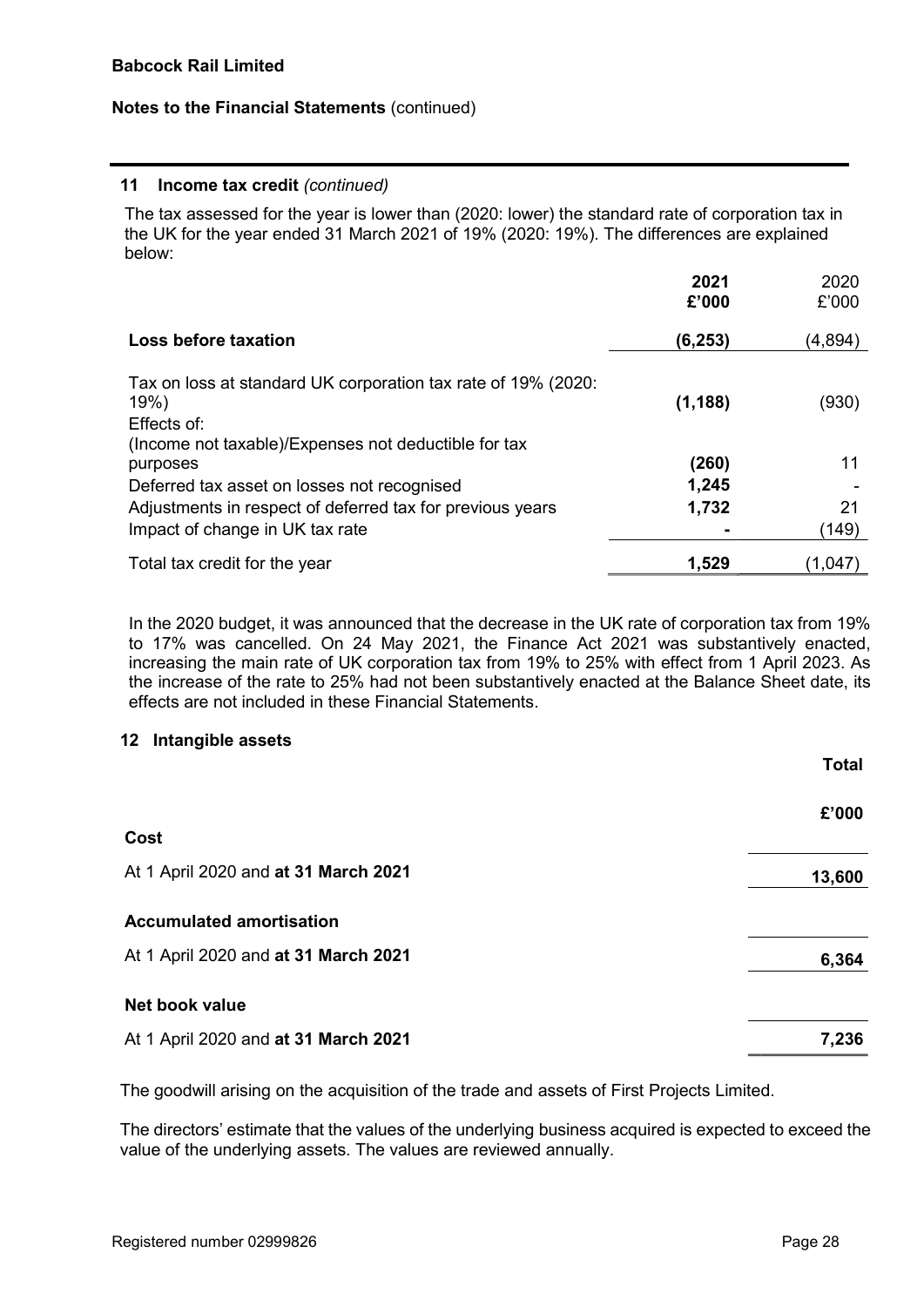# 13 Property, Plant and Equipment

|                                                                                                     | Leasehold<br>property<br>£'000 | <b>Plant and</b><br>equipment<br>£'000 | <b>Total</b><br>£'000    |
|-----------------------------------------------------------------------------------------------------|--------------------------------|----------------------------------------|--------------------------|
| Cost                                                                                                |                                |                                        |                          |
| At 1 April 2020<br>Additions in year<br>Disposals in year                                           | 2,531<br>458<br>(698)          | 9,615<br>(1,326)                       | 12,146<br>458<br>(2,024) |
| At 31 March 2021                                                                                    | 2,291                          | 8,289                                  | 10,580                   |
| <b>Accumulated depreciation</b><br>At 1 April 2020<br>Charge for the year<br>Eliminated on disposal | 2,114<br>109<br>(681)          | 9,137<br>(965)                         | 11,251<br>109<br>(1,646) |
| At 31 March 2021                                                                                    | 1,542                          | 8,172                                  | 9,714                    |
| Net book value                                                                                      |                                |                                        |                          |
| At 31 March 2021                                                                                    | 749                            | 117                                    | 866                      |
| At 31 March 2020                                                                                    | 417                            | 478                                    | 895                      |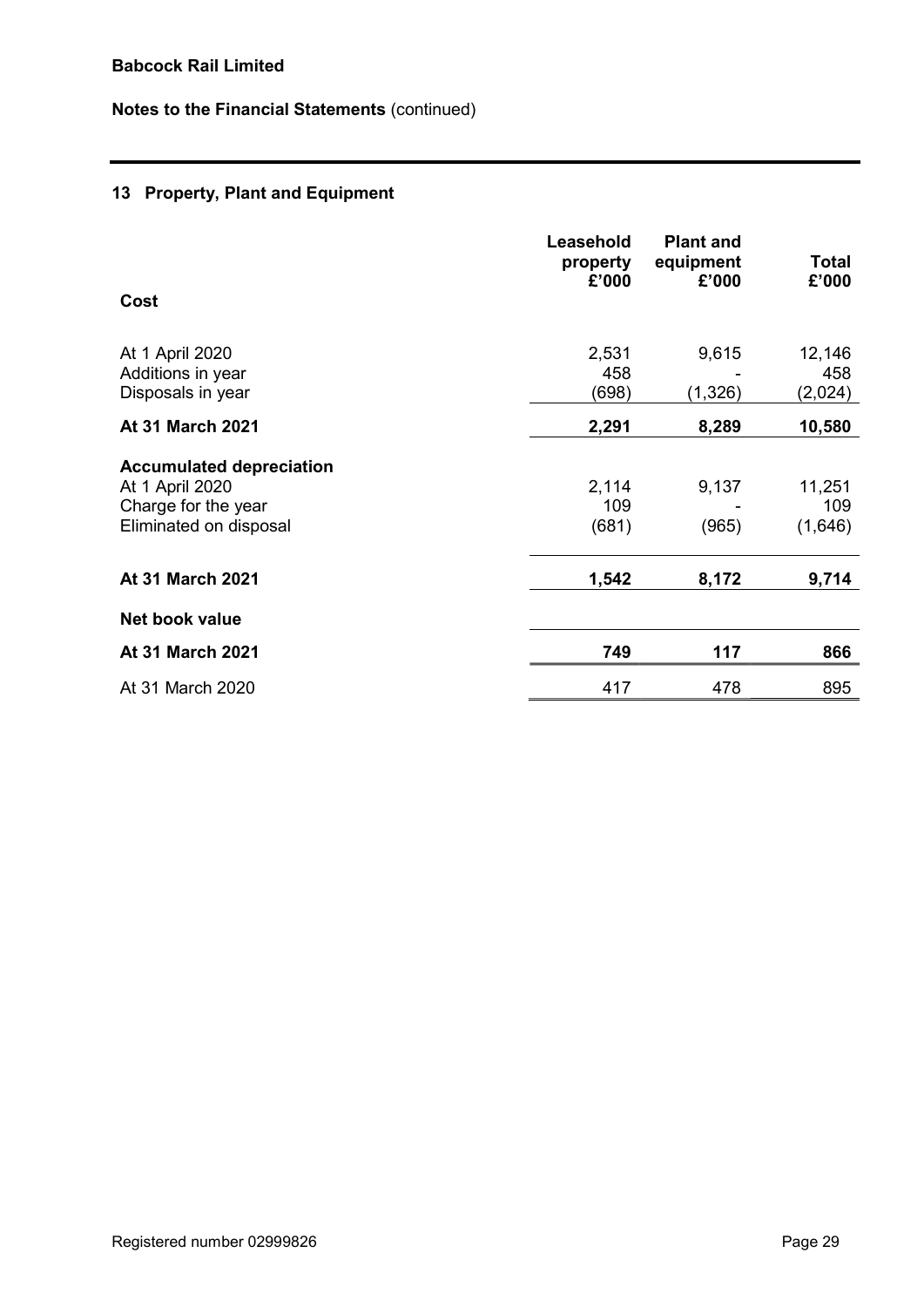# 14 Right of use assets

|                                                                                                  | Leasehold<br>property<br>£'000 | <b>Plant and</b><br>equipment<br>£'000 | <b>Total</b><br>£'000    |
|--------------------------------------------------------------------------------------------------|--------------------------------|----------------------------------------|--------------------------|
| Cost                                                                                             |                                |                                        |                          |
| At 1 April 2020<br>Additions in year<br><b>Terminations</b>                                      | 11,266<br>670<br>(56)          | 2,391<br>1,493<br>(356)                | 13,657<br>2,163<br>(412) |
| <b>At 31 March 2021</b>                                                                          | 11,880                         | 3,528                                  | 15,408                   |
| <b>Accumulated depreciation</b><br>At 1 April 2020<br>Charge for the year<br><b>Terminations</b> | 9,673<br>2,126                 | 850<br>869<br>(356)                    | 10,523<br>2,995<br>(356) |
| <b>At 31 March 2021</b>                                                                          | 11,799                         | 1,363                                  | 13,162                   |
| Net book value                                                                                   |                                |                                        |                          |
| <b>At 31 March 2021</b>                                                                          | 81                             | 2,165                                  | 2,246                    |
| At 31 March 2020                                                                                 | 1,593                          | 1,541                                  | 3,134                    |
| <b>Investments</b><br>15                                                                         |                                |                                        |                          |

|                             | 2021<br>£'000  | 2020<br>£'000 |
|-----------------------------|----------------|---------------|
| At 1 April 2020             | 165            | 2,800         |
| Write down of investment    | $\blacksquare$ | (2,657)       |
| Share of (loss) / profit    | (2,702)        | 22            |
| Provision for future losses | 2,702          |               |
| <b>At 31 March 2021</b>     | 165            | 165           |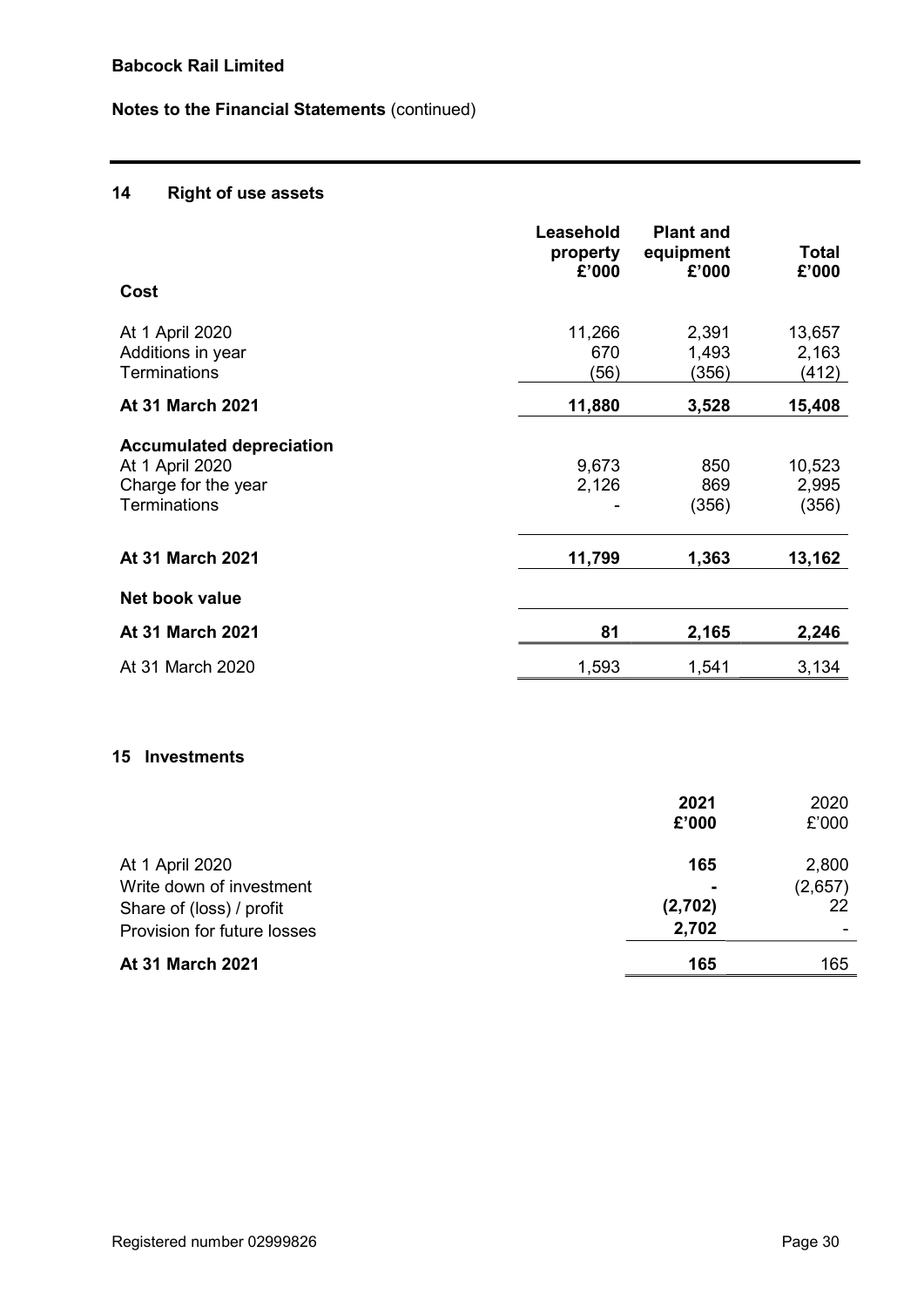# 15 Investments (continued)

The joint ventures of the Company at 31 March 2021 are shown below, all shares are held directly.

| <b>Name</b>                                                                                     | <b>Class of share</b> | Number held at | Percentage | <b>Country of</b> |  |
|-------------------------------------------------------------------------------------------------|-----------------------|----------------|------------|-------------------|--|
|                                                                                                 |                       | 31 March 2021  |            | domicile          |  |
| FSP (2004) Limited                                                                              | Ordinary              | 50             | 50%        | UK.               |  |
| Registered office - Kintail House, 3 Lister Way, Hamilton International Park, Blantyre, G72 0FT |                       |                |            |                   |  |
| <b>ABC Electrification Limited</b>                                                              | Ordinary              | <b>200</b>     | 33.3%      | UK.               |  |
| Registered office - 8th Floor, The Place, High Holborn, London, WC1V 7AA                        |                       |                |            |                   |  |

The directors believe that the carrying value of the investments is supported by their underlying net assets.

### 16 Trade and other receivables

|                                               | 2021    | 2020    |
|-----------------------------------------------|---------|---------|
|                                               | £'000   | £'000   |
| Amounts falling due within one year:          |         |         |
| Trade receivables                             | 2,920   | 2,294   |
| Amounts recoverable on contracts              | 1,965   | 5,224   |
| Amounts owed by parent and group undertakings | 164,031 | 165,035 |
| Deferred tax asset (note 20)                  | 20,112  | 12,770  |
| JV Loan                                       |         | 6,067   |
| Other debtors                                 | 359     | 777     |
| Prepayments and accrued income                | 1,263   | 1,261   |
|                                               |         |         |
| Total                                         | 190,650 | 193,428 |

The amounts due from group undertakings are unsecured and repayable on demand.

There are ten major loans (2020: ten) to group companies:

- A loan of £15,000,000 (2020: £15,000,000) is repayable on demand, the interest rate is 6 month LIBOR plus 4%.
- Four loans (2020: four) totalling £95,000,000 (2020: £95,000,000) are repayable on demand, the interest rate is 6 month LIBOR plus 1%.
- Five loans (2020: five) totalling £39,155,000 (2020: £39,171,935) are repayable on demand, with no interest charge.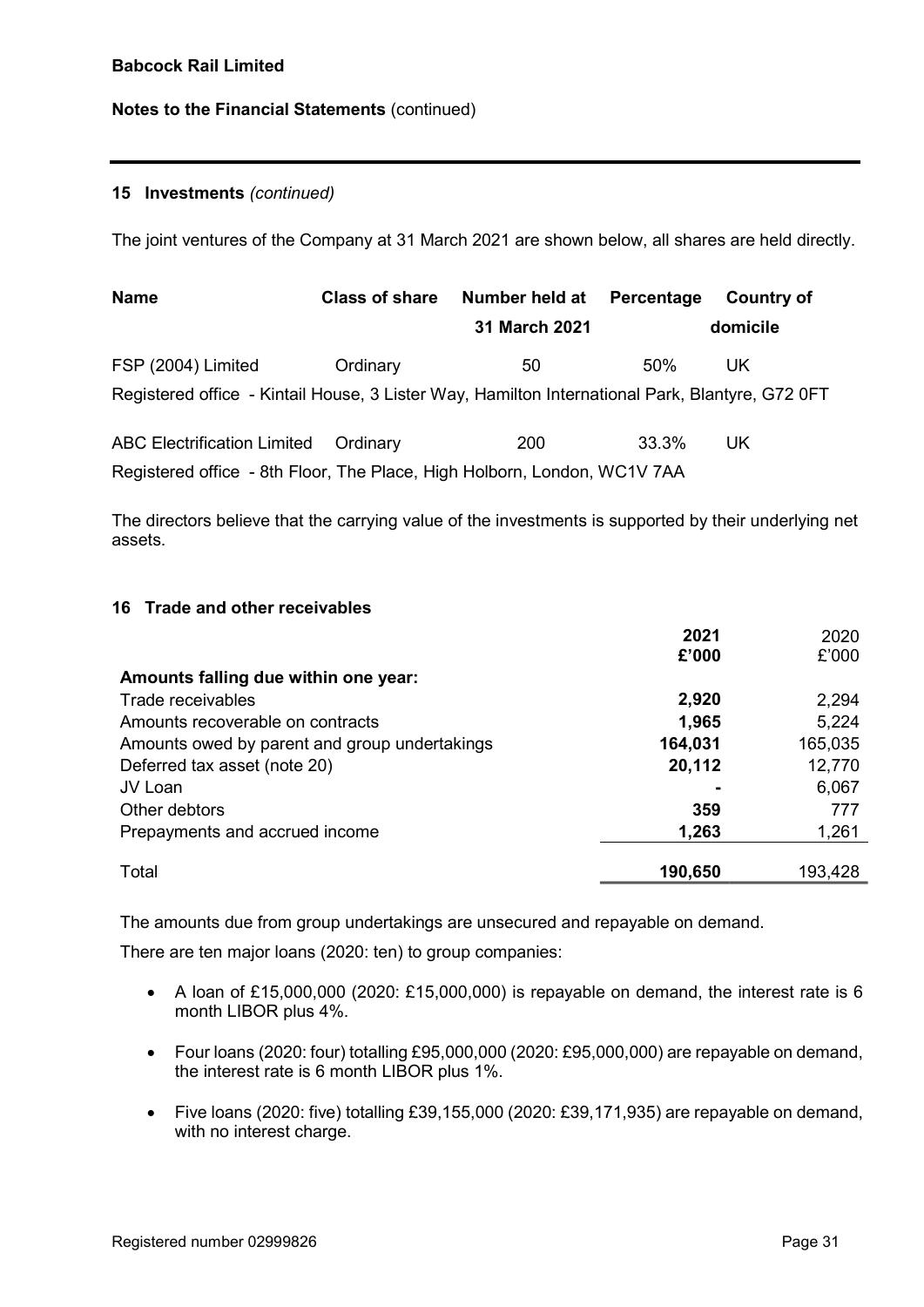# 16 Trade and other receivables (continued)

| <b>At 1 April 2020</b>                                                                       | Amounts<br>due for<br>contract<br>work<br>£'000<br>5,224 | <b>Total</b><br>£'000<br>5,224 |
|----------------------------------------------------------------------------------------------|----------------------------------------------------------|--------------------------------|
| Transfers from contract assets recognised at the beginning of                                | (5,224)                                                  | (5, 224)                       |
| the year to receivables<br>Increase due to work done not transferred from contract<br>assets | 1,965                                                    | 1,965                          |
| At 31 March 2021                                                                             | 1,965                                                    | 1,965                          |
|                                                                                              | <b>Amounts</b><br>due for<br>contract<br>work<br>£'000   | Total<br>£'000                 |
| <b>At 1 April 2019</b>                                                                       | 19,258                                                   | 19,258                         |
| Transfers from contract assets recognised at the beginning of<br>the year to receivables     | (19, 258)                                                | (19, 258)                      |
| Increase due to work done not transferred from contract<br>assets                            | 5,224                                                    | 5,224                          |
| At 31 March 2020                                                                             | 5,224                                                    | 5,224                          |
| 17 Trade and other payables                                                                  |                                                          |                                |
|                                                                                              | 2021<br>£'000                                            | 2020<br>£'000                  |
| Amounts falling due within one year:                                                         |                                                          |                                |
| <b>Trade creditors</b><br>Amounts owed to group undertakings                                 | 8,460<br>43,103                                          | 2,933<br>41,449                |
| Amounts owed to joint ventures<br>Taxation and social security<br>Other payables             | 2,829<br>11,517<br>1,570                                 | 9,043<br>2,898                 |
| Accruals and deferred income<br>Debenture loan stock                                         | 8,462<br>5,700                                           | 6,720<br>5,700                 |
|                                                                                              | 81,641                                                   | 68,743                         |

The amounts due to group undertakings are unsecured and repayable on demand.

There are four major loans (2020: four) from group companies:

- Two loans (2020: two) totalling £13,000,000 (2020: £13,000,000) are repayable on demand, the interest rate is 6 month LIBOR plus 1%.
- Two loans (2020: two) of £15,782,893 (2020: £11,827,600) is repayable on demand, with no interest charge.

The debenture loan stock is repayable on demand. Interest at a commercial rate is applicable from the date on which the holder of the stock demands its repayment.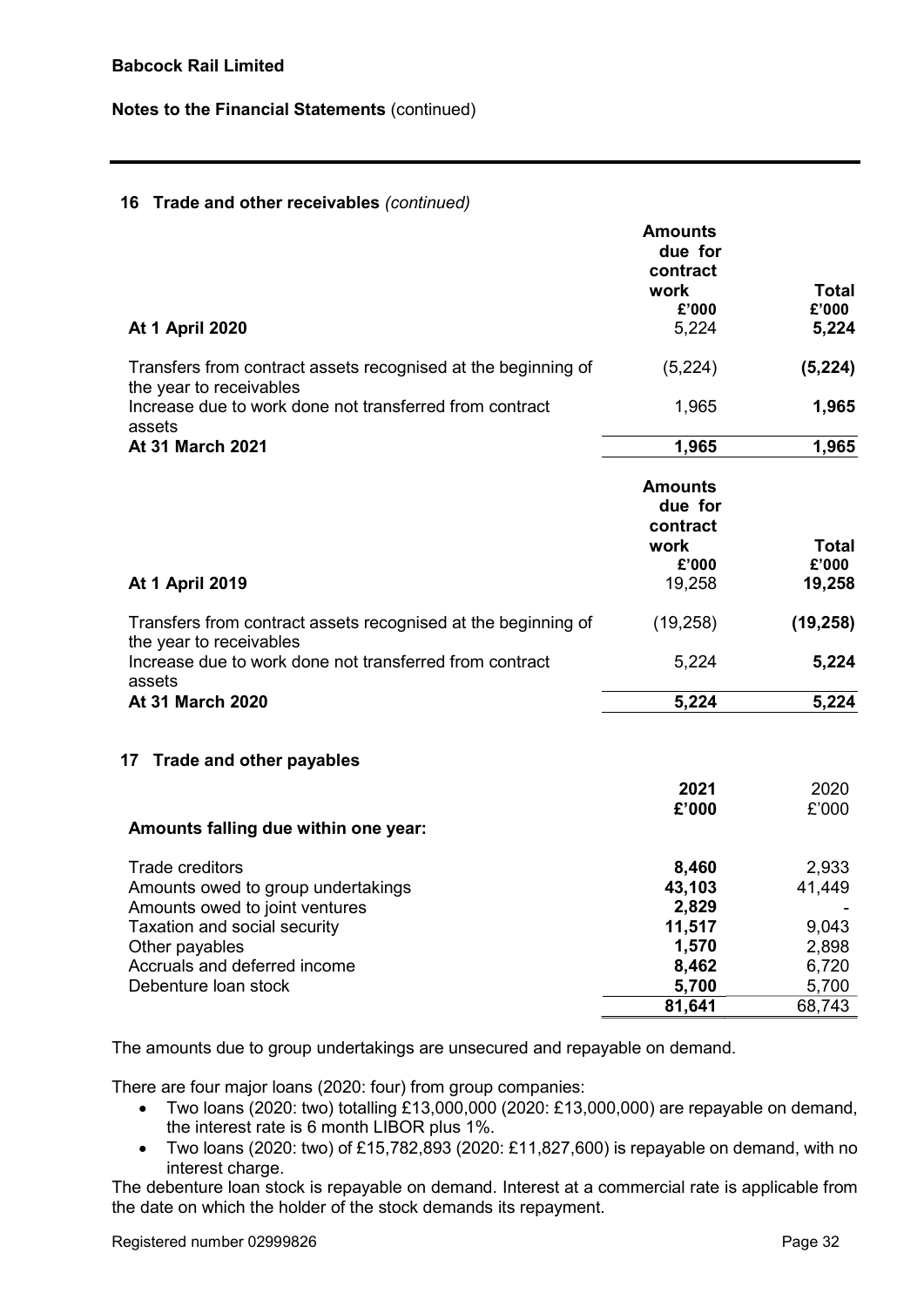### 17 Trade and other payables (continued)

The Company has access to Babcock International Group PLC overdraft facility. The Company along with fellow group undertakings has provided cross-guarantees in relation to this facility (note 22).

| <b>Contract</b> |              |
|-----------------|--------------|
| cost            |              |
| accruals        | Total        |
| £'000           | £'000        |
| 7,387           | 7,387        |
| 8,462           | 8,462        |
| (7, 387)        | (7, 387)     |
| 8,462           | 8,462        |
| <b>Contract</b> |              |
| cost            |              |
| accruals        | <b>Total</b> |
| £'000           | £'000        |
| 9,880           | 9,880        |
| 7,387           | 7,387        |
| (9,880)         | (9,880)      |
| 7,387           | 7,387        |
|                 |              |

#### 18 Provisions for liabilities

|                                 | <b>Dilapidations</b><br>provisions<br>£'000 | Redundancy<br>provisions<br>£'000 | <b>Onerous</b><br>Lease<br>provisions<br>£'000 | <b>Total</b><br>£'000 |
|---------------------------------|---------------------------------------------|-----------------------------------|------------------------------------------------|-----------------------|
| At 1 April 2020                 | 60                                          | 5,942                             | 818                                            | 6,820                 |
| Charged to the Income Statement |                                             |                                   |                                                |                       |
| Utilised during the year        | (60                                         | (5,195)                           | (818)                                          | (6,073)               |
| <b>At 31 March 2021</b>         |                                             | 747                               |                                                | 747                   |

The redundancy provision relates to restructuring throughout different sections of the business. The majority of this provision is expected to be utilised over the next financial year, with the remainder being completed by September 2022 on completion of an IT project.

The Onerous Lease provision related to the non-lease costs of one property which have been fully utilised with no other costs expected.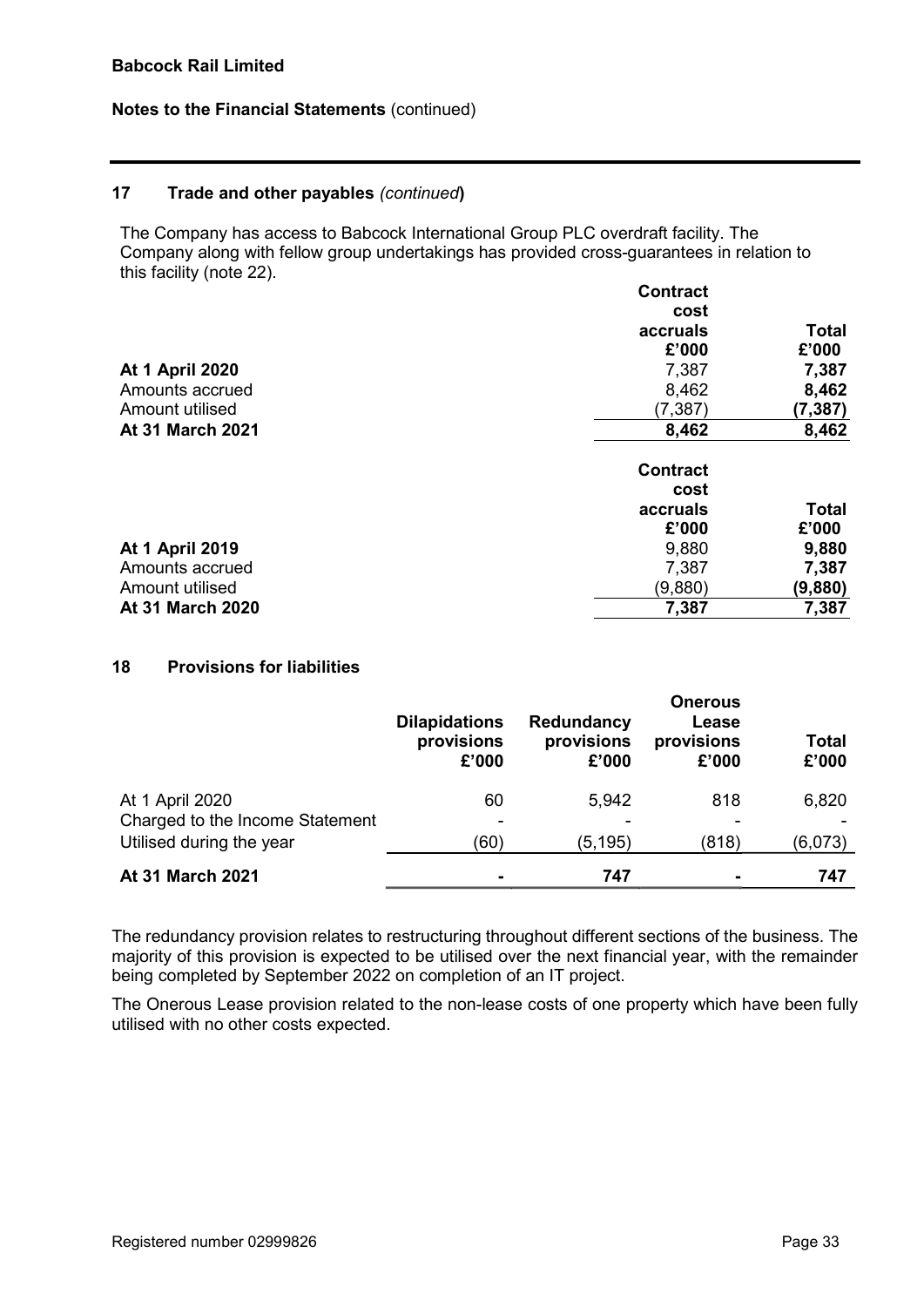# 19 Lease liabilities

The entity leases various offices and warehouses under non-cancellable operating lease agreements. The leases have various terms, escalation clauses and renewal rights. The entity also leases plant and machinery under non-cancellable operating leases.

Set out below are the carrying amounts of lease liabilities and the movements during the period:

|                                                          | 2021    | 2020    |
|----------------------------------------------------------|---------|---------|
|                                                          | £'000   | £'000   |
| At 31 March 2020                                         | 9,910   |         |
| Transition to IFRS16                                     |         | 11,856  |
| <b>Additions</b>                                         | 2,443   | 803     |
| <b>Disposals</b>                                         | (513)   | (59)    |
| Interest charged                                         | 351     | 389     |
| Payments                                                 | (2,984) | (3,079) |
| At 31 March 2021                                         | 9,207   | 9,910   |
|                                                          |         |         |
| Discounted future minimum lease payments are as follows: |         |         |
|                                                          | 2021    | 2020    |
|                                                          | £'000   | £'000   |
| Within one year                                          | 4,072   | 2,914   |
| In more than one year, but not more than five years      | 5,135   | 6,996   |
| Carrying value of liability                              | 9,207   | 9,910   |

The weighted average incremental borrowing rate applied to the lease liabilities at the date of transition was 4.717%.

Lease commitments for short term leases as at 31 March 2021 were £8,095,000 (2020 £8,095,000)

# 20 Deferred taxation

The major components of the deferred tax assets are recorded as follows:

|                                                                | <b>Accelerated Retirement</b><br>capital<br>£'000 | benefit<br>allowances obligations<br>£'000 | <b>Other</b><br>£'000 | Total<br>£'000 |
|----------------------------------------------------------------|---------------------------------------------------|--------------------------------------------|-----------------------|----------------|
| At 1 April 2019                                                | 113                                               | 11,270                                     | 1,171                 | 12,554         |
| Credited to income statement<br>Charged to other comprehensive | 170                                               | 244                                        | 661                   | 1,075          |
| income                                                         |                                                   | (859)                                      |                       | (859)          |
| At 31 March 2020 and at 1 April 2020                           | 283                                               | 10,655                                     | 1,832                 | 12,770         |
| Charged to income statement<br>Credited to other comprehensive | (747)                                             | 229                                        | (1,011)               | (1,529)        |
| income                                                         |                                                   | 8,873                                      |                       | 8,873          |
| <b>At 31 March 2021</b>                                        | (464)                                             | 19,757                                     | 821                   | 20,114         |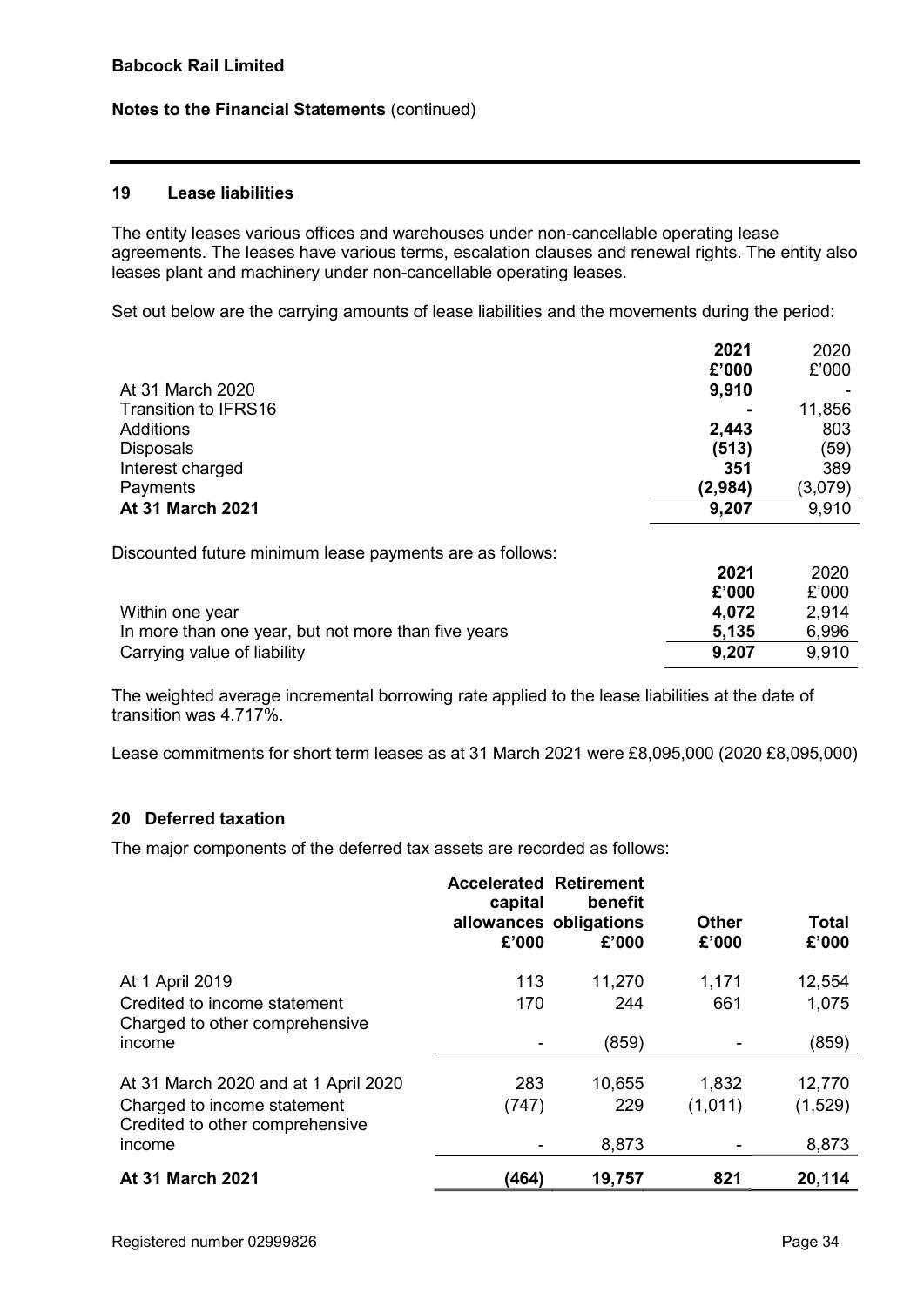# 21 Called up share capital

|                                                  | 2021<br>£'000 | 2020<br>£'000 |
|--------------------------------------------------|---------------|---------------|
| Allotted and fully paid                          |               |               |
| 10,225 ordinary shares of £1 each (2020: 10,225) | 10            | 10.           |

# 22 Contingent liabilities

At the year-end date the Company had guaranteed or had joint and several liability for drawn Babcock International Group PLC bank facilities of £nil (2020: £nil) provided to certain Group companies. In addition, the Company had joint and several liabilities for the drawn bank overdraft facilities of other Group companies of £nil (2020: £nil).

#### 23 Related party disclosures

The Company has taken advantage of the exemptions within FRS 101 not to disclose transactions and balances with Babcock International Group Plc and its wholly owned subsidiaries, on the grounds that the Company itself is a wholly owned subsidiary of Babcock International Group Plc, for which the consolidated financial statements are publicly available.

The Company has an interest in the following joint Ventures. Transactions occur with these joint ventures in the normal course of business.

The Company sold goods to First Swietelsky Operations and Maintenance for £8,676,000 (2020 - £9,642,000). The amount outstanding at year end was £781,000 (2020 - £247,000). In addition, the Company has a balance due to First Swietelsky Operations and Maintenance of £420,000 (2020 - £658,000).

The Company has a balance due from ABC Electrification Limited which has been fully impaired in the year (2020 - £6,067,000).

The Company purchased goods from FSP (2004) Limited for £27,000 (2020 - £18,500). The amount outstanding at year end was £nil (2020 - £6,553).

# 24 Employee benefit obligations

The Company accounts for pension costs in accordance with IAS 19.

The Company contributes to two defined contribution scheme in respect of a number of its employees.

The Babcock Rail Limited shared cost section of the Railways Pension Scheme (RPS) is a funded defined benefit pension scheme with benefits based on final pensionable earnings. The scheme was closed to new entrants as at 31 December 2001. The assets of the RPS are held separately from those of the Company in independently administered funds.

The IAS 19 valuation has been updated at 31 March 2021 by an independent qualified actuary using revised assumptions that are consistent with the requirements of IAS 19. The date of the last full actuarial valuation of the Babcock Rail Limited Section of the RPS scheme was 31 December 2016.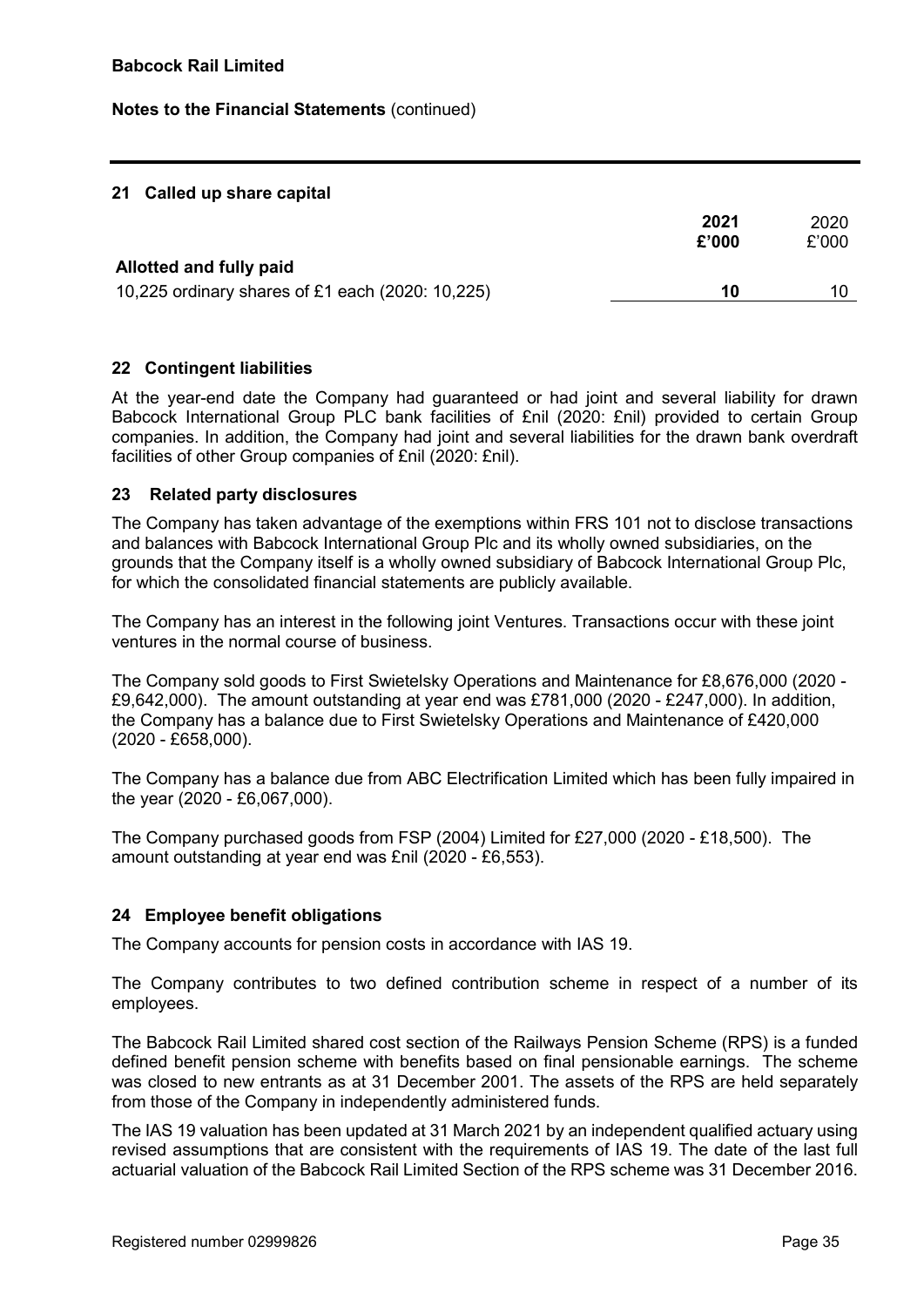# 24 Employee benefit obligations (continued)

The major assumptions used for the IAS 19 valuation were:

|                                          | 31 March<br>2021 | 31 March<br>2020 | 31 March<br>2019 |
|------------------------------------------|------------------|------------------|------------------|
| Rate of increase in pensionable salaries | 2.90%            | 2.00%            | 2.30%            |
| Rate of increase in pension payment      | 2.72%            | 1.98%            | 2.23%            |
| Discount rate                            | 2.00%            | 2.40%            | 2.40%            |
| Inflation assumption                     | 2.90%            | 1.80%            | 2.10%            |

The mortality assumptions used for the actuarial valuation were:

|                                           | <b>31 March 2021</b> | 31 March 2020 | 31 March 2019 |
|-------------------------------------------|----------------------|---------------|---------------|
| Life expectancy from age 65 (male age 65) | 20.9                 | 20.8          | 21.1          |
| Life expectancy from age 65 (male age 45) | 21.9                 | 21.9          | 22.4          |

The changes to the Company balance sheet at March 2021 and the changes to the Company income statement for the year to March 2021, if the assumptions were sensitised by the amounts below, would be:

|                                                | <b>Defined</b><br>benefit<br>obligations<br>2022<br>£'000 | Income<br>statement<br>2022<br>£'000 |
|------------------------------------------------|-----------------------------------------------------------|--------------------------------------|
| Initial assumptions                            | 369,707                                                   | 4,897                                |
| Discount rate assumptions increased by 0.5%    | 338,232                                                   | 4,380                                |
| Discount rate assumptions decreased by 0.5%    | 401,182                                                   | 5,092                                |
| Inflation rate assumptions increased by 0.5%   | 394,372                                                   | 5,468                                |
| Inflation rate assumptions decreased by 0.5%   | 345,042                                                   | 4,326                                |
| Total life expectancy increased by half a year | 374,300                                                   | 5,018                                |
| Total life expectancy decreased by half a year | 365,114                                                   | 4,775                                |
| Salary increase assumptions increased by 0.5%  | 386,318                                                   | 5,337                                |
| Salary increase assumptions decreased by 0.5%  | 353,096                                                   | 4,457                                |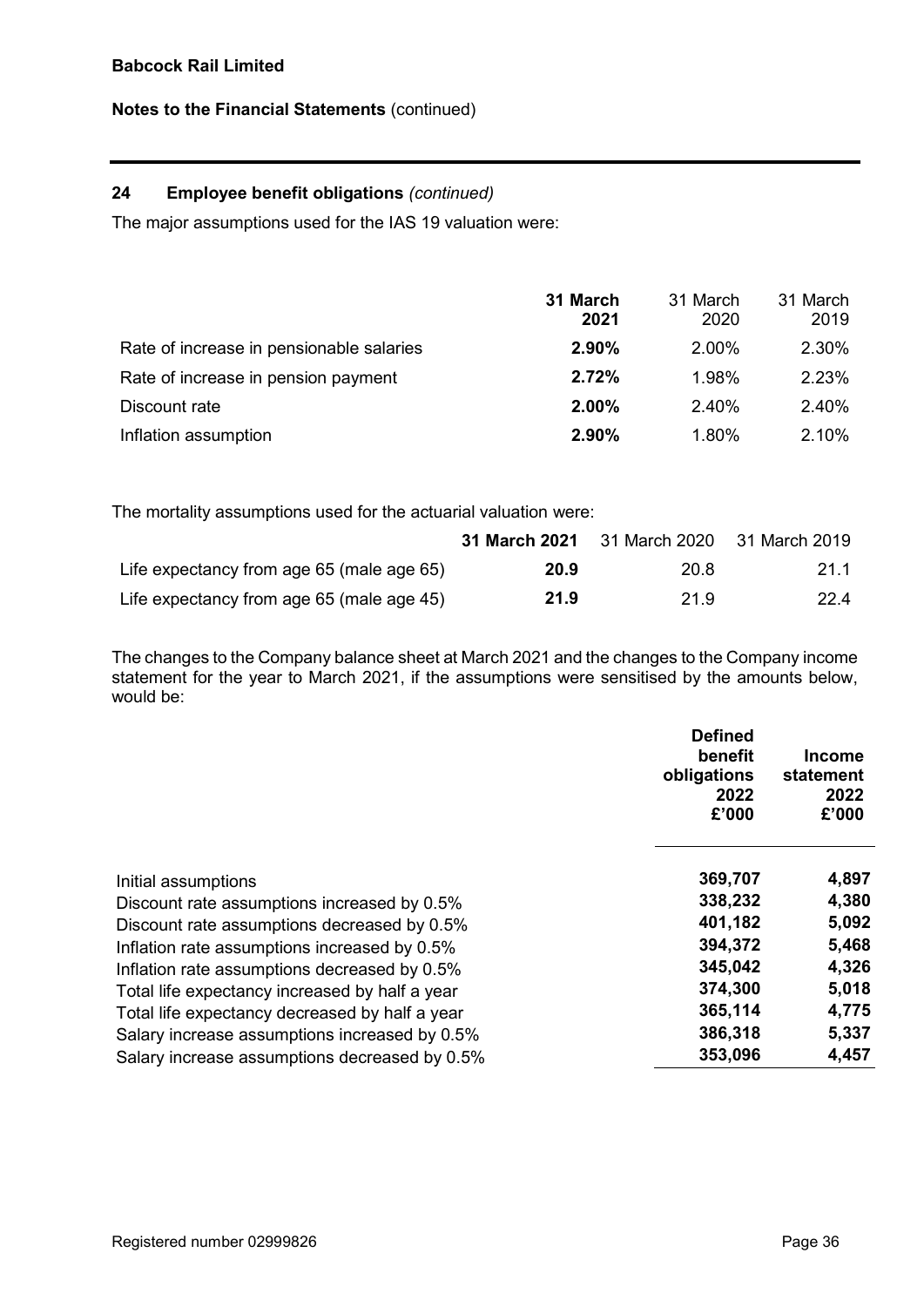# 24 Employee benefit obligations (continued)

The assets in the scheme and the weighted average expected rates of return:

|                                | 31 March<br>2021 | 31 March<br>2020 | 31 March<br>2019 |
|--------------------------------|------------------|------------------|------------------|
|                                | £'000            | £'000            | £'000            |
| Equities                       | 208,765          | 206,548          | 207,355          |
| Government bonds               | 54,818           | 30,261           | 33,357           |
| Property / Infrastructure      | 2,146            | 4,640            | 5,558            |
| Cash                           |                  |                  |                  |
| Total market value of assets   | 265,729          | 241,449          | 246,270          |
| Actuarial value of liabilities | (369, 707)       | (297, 529)       | (312, 568)       |
| Gross pension liability        | (103,978)        | (56,080)         | (66,298)         |

Investments have been valued for this purpose at fair value at the balance sheet date. Equity investments and bonds are valued at bid price.

#### Analysis of amount charged to the income statement

|                                        | Year ended             | Year ended             |
|----------------------------------------|------------------------|------------------------|
|                                        | 31 March 2021<br>£'000 | 31 March 2020<br>£'000 |
| Current service cost                   | (2,676)                | (2,709)                |
| Past service cost                      | (31)                   |                        |
| Total included within operating profit | (2,707)                | (2,709)                |
| Net interest cost                      | (1, 336)               | (1, 552)               |
| Total charged to the income statement  | (4,043)                | (4,261)                |

# Analysis of amount recognised in the Statement of comprehensive income ("SOCI"):

|                                      | Year ended<br>31 March 2021<br>£'000 | Year ended<br>31 March 2020<br>£'000 |
|--------------------------------------|--------------------------------------|--------------------------------------|
| Actuarial (loss)/gain on liabilities | (72, 444)                            | 13,505                               |
| Experience loss on liabilities       | (554)                                |                                      |
| Actuarial gain/(loss) on assets      | 26,303                               | (2,003)                              |
| Other gains put through OCI          |                                      |                                      |
|                                      | 46,695                               | 11,502                               |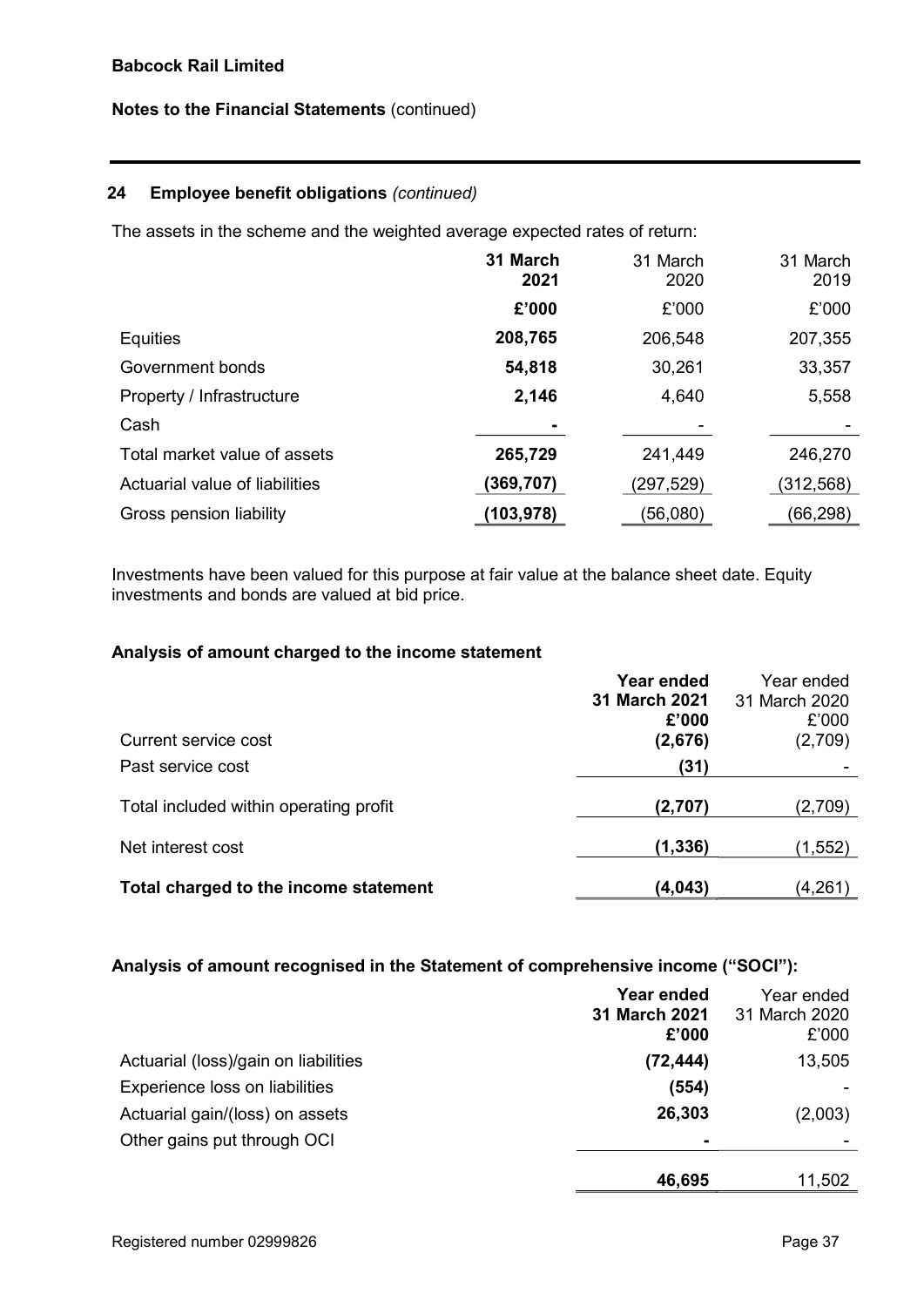# 24 Employee benefit obligations (continued)

The equity investments and bonds are valued at bid price.

|                                                       | 2021<br>£'000 | 2020<br>£'000 |
|-------------------------------------------------------|---------------|---------------|
| Reconciliation of present value of scheme liabilities |               |               |
| At 1 April                                            | 297,529       | 312,568       |
| <b>Current service cost</b>                           | 2,676         | 2,709         |
| Interest cost                                         | 7,027         | 7,393         |
| Employee contributions                                |               |               |
| Benefits paid                                         | (10, 554)     | (11, 636)     |
| Actuarial loss/(gain)                                 | 72,998        | (13, 505)     |
| Past service cost                                     | 31            |               |
| At 31 March                                           | 369,707       | 297,529       |
|                                                       |               |               |
|                                                       | 2021          | 2020          |
|                                                       | £'000         | £'000         |
| Reconciliation of present value of scheme assets      |               |               |
| At 1 April                                            | 241,449       | 246,270       |
| Expected return on plan assets                        | 5,691         | 5,841         |
| Actuarial gain/(loss)                                 | 26,303        | (2,003)       |
| Benefits paid                                         | (10, 554)     | (11, 636)     |
| <b>Employer contributions</b>                         | 2,840         | 2,977         |
| Employee contributions                                |               |               |

# 25 Impact of COVID-19

The current economic conditions continue to create uncertainty around trading performance, in particular in relation to COVID-19. The Company's forecasts and projections, taking account of reasonably possible changes in trading performance, show that the Company has adequate resources to be able to continue to operate for the foreseeable future. Accordingly, the directors consider it appropriate to continue to adopt the going concern basis in preparing these financial statements.

At 31 March 265,729 241,449